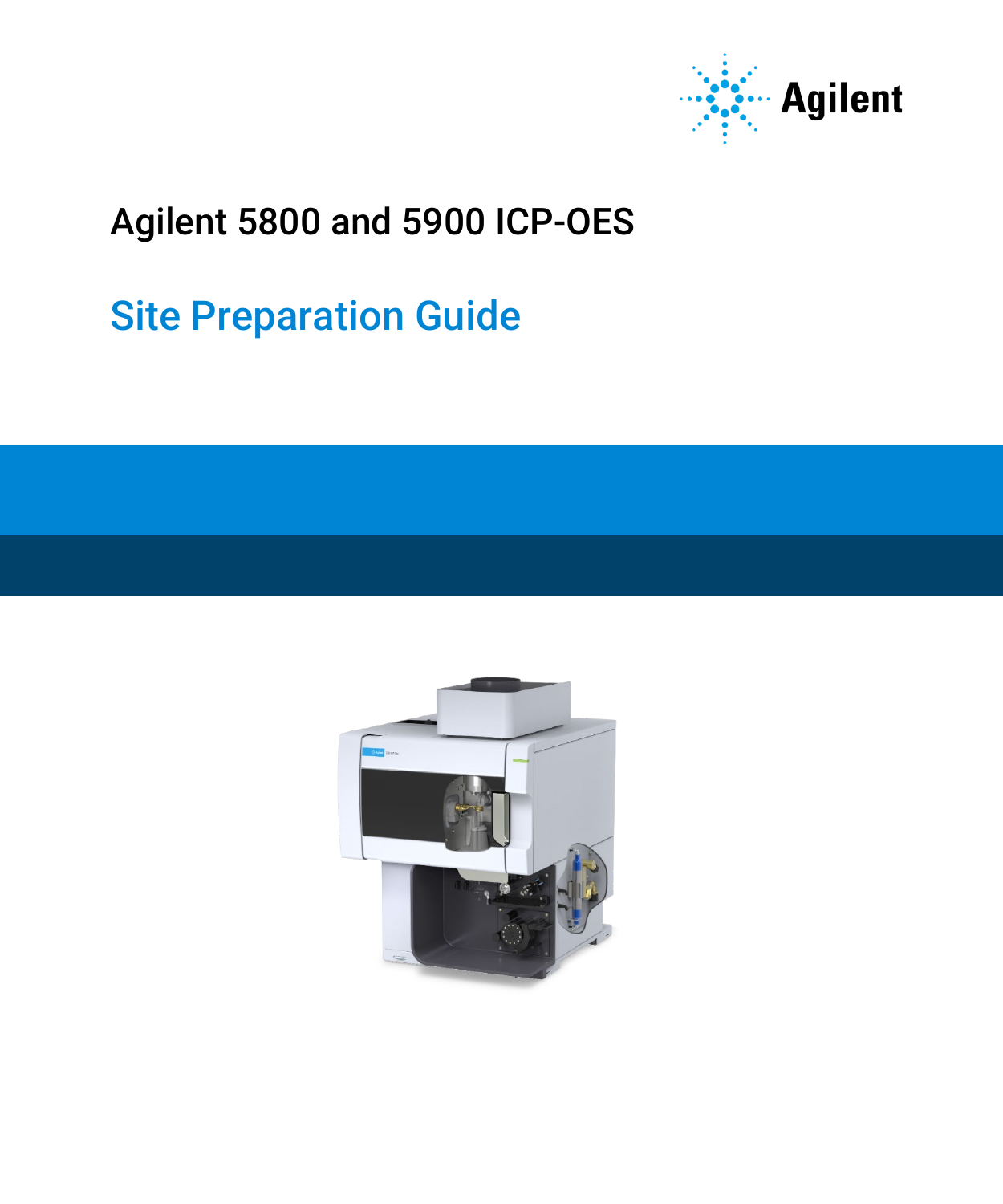## **Notices**

### Manual Part Number

G8020-90003 Edition 2 August 2021

### **Copyright**

© Agilent Technologies, Inc. 2021

No part of this manual may be reproduced in any form or by any means (including electronic storage and retrieval or translation into a foreign language) without prior agreement and written consent from Agilent Technologies, Inc. as governed by United States and international copyright laws.

Agilent Technologies, Australia (M) Pty Ltd 679 Springvale Road Mulgrave, Victoria, 3170 Australia

[www.agilent.com](http://www.agilent.com/)

Manufactured by

Agilent Technologies LDA Sdn Bhd Bayan Lepas Free Industrial Zone 11900 Penang, Malaysia Printed in Malaysia

### **Warranty**

The material contained in this document is provided "as is," and is subject to being changed, without notice, in future editions. Further, to the maximum extent permitted by applicable law, Agilent disclaims all warranties, either express or implied, with regard to this manual and any information contained herein, including but not limited to the implied warranties of merchantability and fitness for a particular purpose. Agilent shall not be liable for errors or for incidental or consequential damages in connection with the furnishing, use, or performance of this document or of any information contained herein. Should Agilent and the user have a separate written agreement with warranty terms covering the material in this document that conflict with these terms, the warranty terms in the separate agreement shall control.

### Technology Licenses

The hardware and/or software described in this document are furnished under a license and may be used or copied only in accordance with the terms of such license.

### Restricted Rights Legend

U.S. Government Restricted Rights. Software and technical data rights granted to the federal government include only those rights customarily provided to end user customers. Agilent provides this customary commercial license in Software and technical data pursuant to FAR 12.211 (Technical Data) and 12.212 (Computer Software) and, for the Department of Defense, DFARS 252.227-7015 (Technical Data - Commercial Items) and DFARS 227.7202-3 (Rights in Commercial Computer Software or Computer Software Documentation).

### Safety Notices **CAUTION**

A CAUTION notice denotes a hazard. It calls attention to an operating procedure, practice, or the like that, if not correctly performed or adhered to, could result in damage to the product or loss of important data. Do not proceed beyond a **CAUTION** notice until the indicated conditions are fully understood and met.

### WARNING

A WARNING notice denotes a hazard. It calls attention to an operating procedure, practice, or the like that, if not correctly performed or adhered to, could result in personal injury or death. Do not proceed beyond a WARNING notice until the indicated conditions are fully understood and met.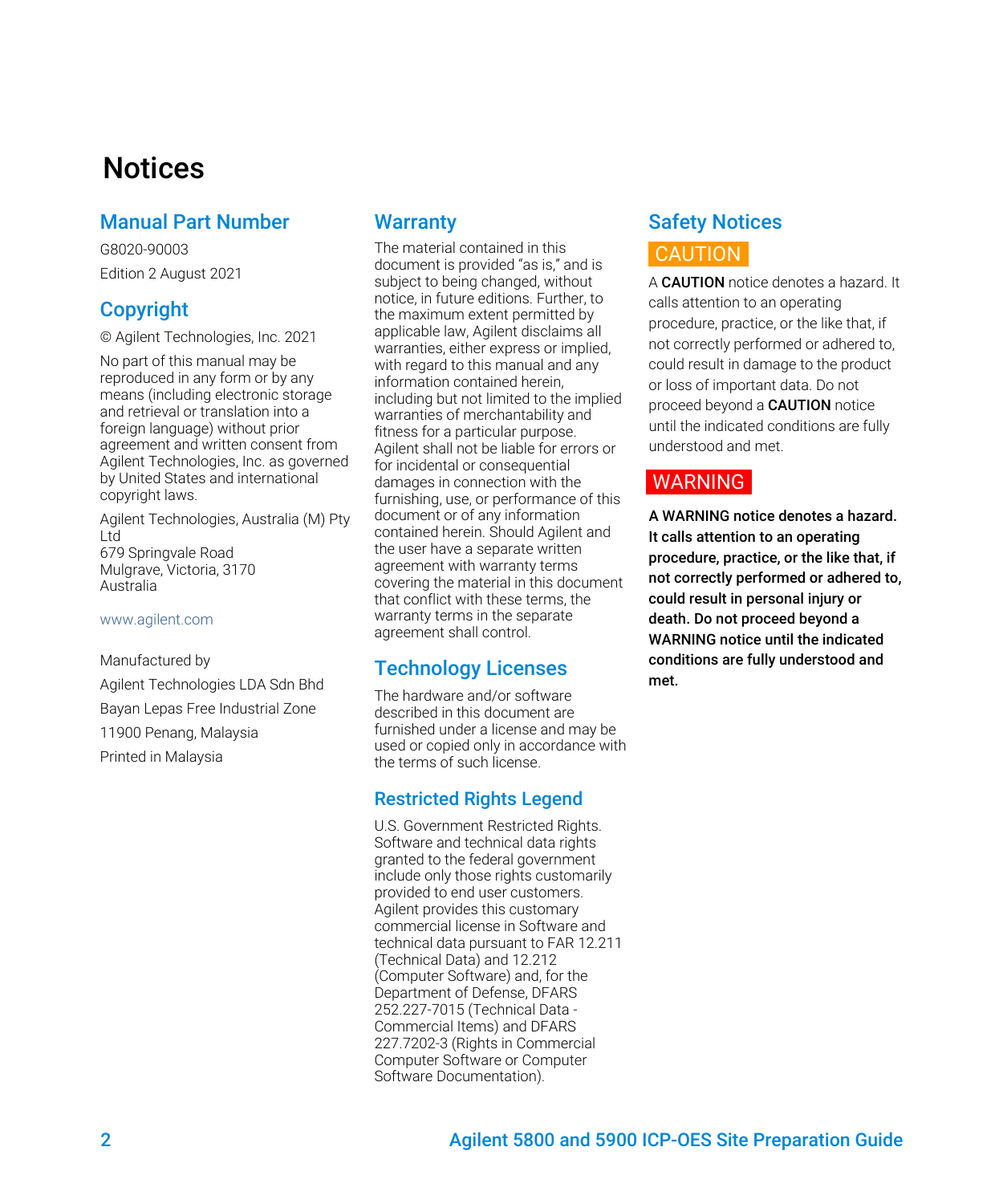## <span id="page-2-0"></span>Site Preparation Checklist

Your site must meet all requirements before you request installation. Complete each requirement listed in the table. After completing each requirement, place a check in the appropriate check box. Ensure you compare the boxes with the shipping list supplied with the boxes.

| <b>Requirements</b>                                                                                                   | ☑      |
|-----------------------------------------------------------------------------------------------------------------------|--------|
| Principal installation area is in compliance with all relevant safety regulations.                                    | п      |
| Laboratory temperature is maintained between 15-30°C (59-86°F)                                                        | п      |
| Laboratory is free of excessive particulate matter.                                                                   | $\Box$ |
| Cooling air system is set up (if required).                                                                           | $\Box$ |
| Sufficient bench space is available for all components.                                                               | п      |
| Bench can support system weight.                                                                                      | п      |
| Personal computer with Microsoft Windows 10 Professional installed and printer is set<br>up, if purchased separately. | п      |
| Exhaust system is suitable and installed.                                                                             | П      |
| Specified electrical supply and power outlets are installed.                                                          | п      |
| Gas supply (at specified purity), regulator, and gas lines are installed for argon and any<br>allowed optional gases. | п      |
| Water cooling/circulation system and power connections are set up, if system is not<br>purchased from Agilent.        | п      |
| Waste container appropriate for the chemical waste is prepared.                                                       | п      |
| Accessories Purchased                                                                                                 |        |
| SPS 4 Autosampler                                                                                                     | п      |
| Advanced valve system (AVS) 4, 6, or 7 Switching Valve                                                                | п      |
| <b>VGA Vapor Generation Accessory</b>                                                                                 | п      |
| External Inlet Duct Adapter                                                                                           | П      |
| Multimode Sample Introduction System (MSIS)                                                                           | п      |
| Argon Saturator Accessory (ASA)                                                                                       | П      |
| IsoMist <sup>™</sup> Programmable Temperature Spray Chamber                                                           | $\Box$ |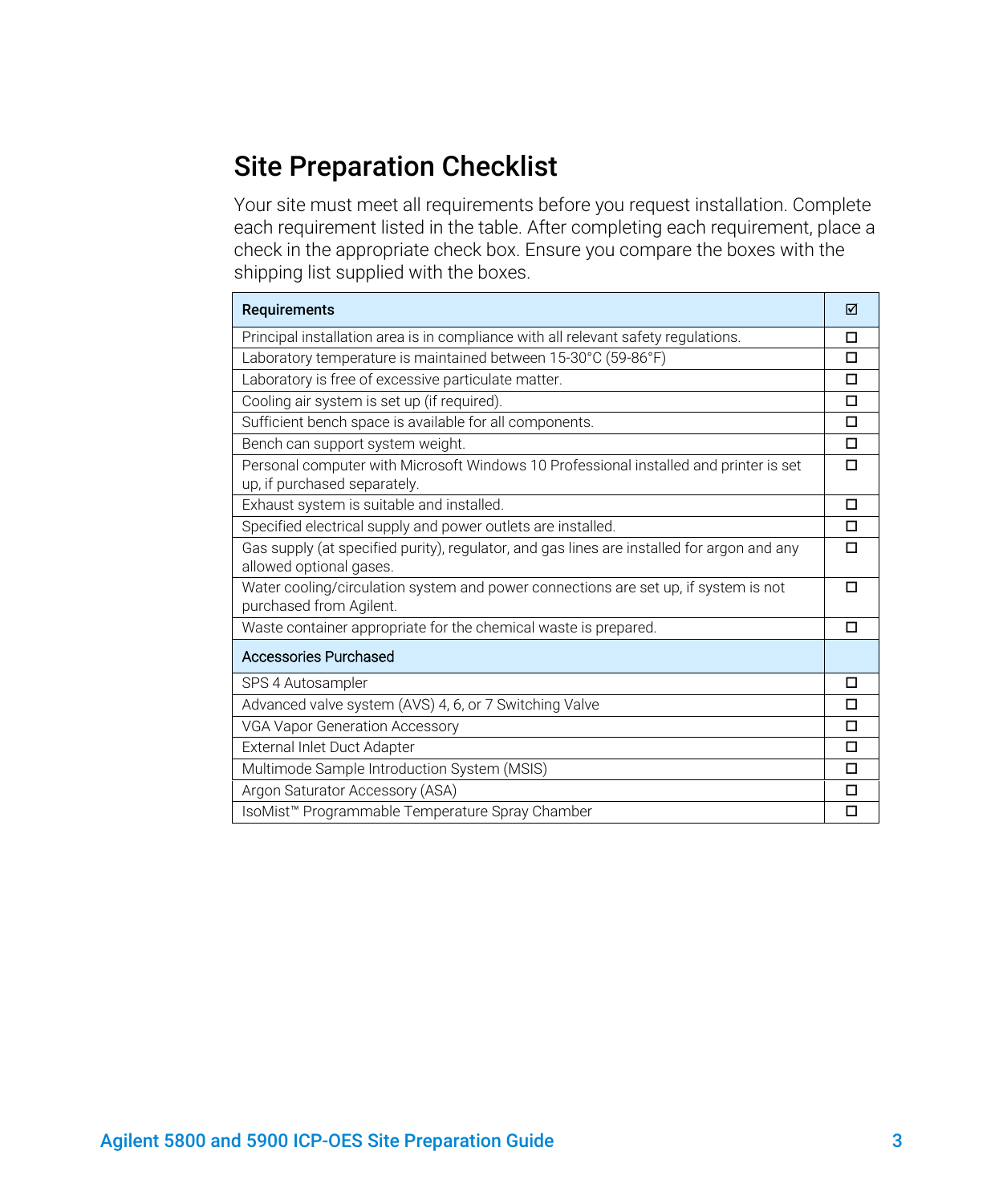Site Preparation Checklist

This page is intentionally left blank.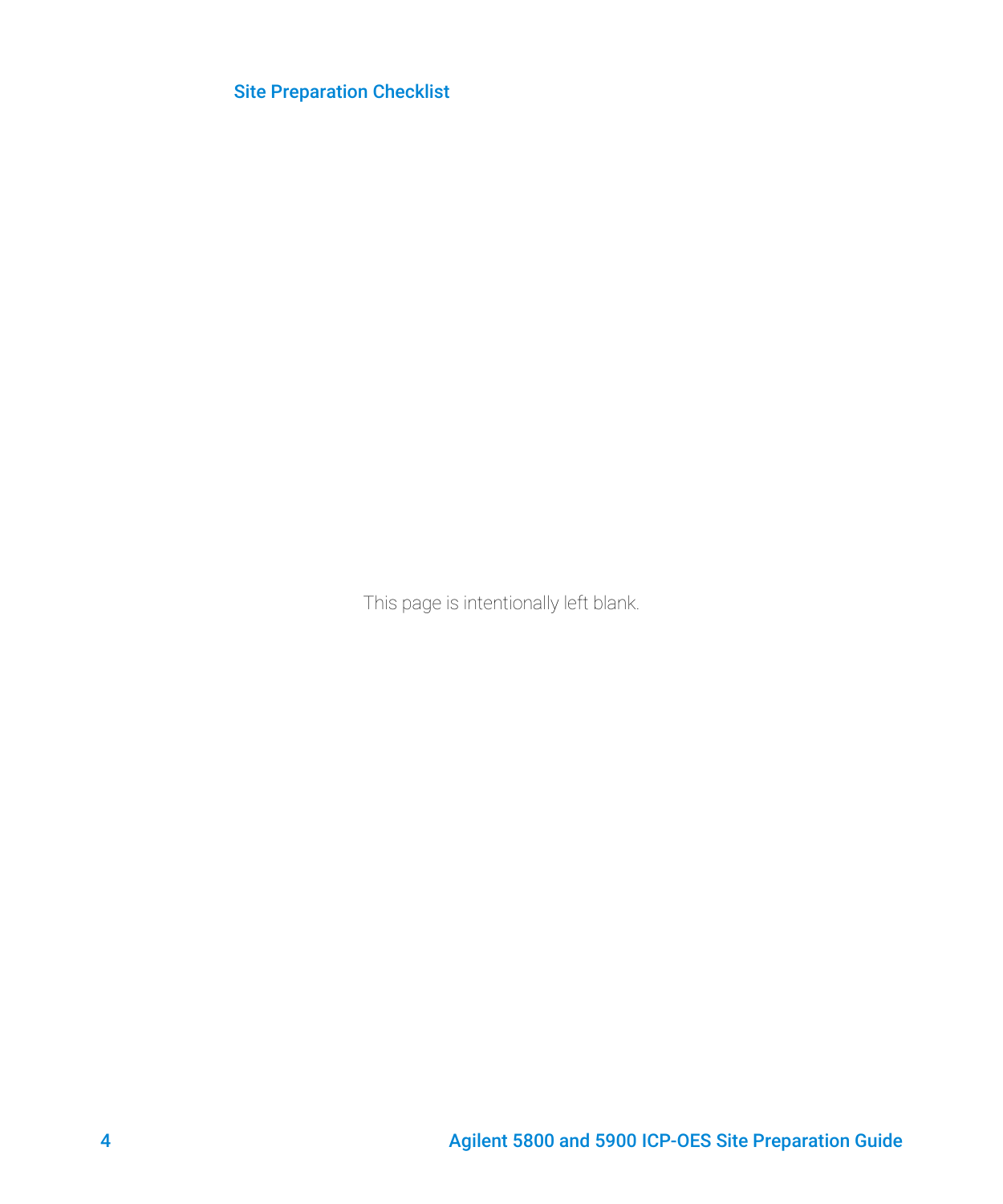# **Contents**

|                         | Site Preparation Checklist                           | 3  |
|-------------------------|------------------------------------------------------|----|
| 1                       | <b>Safety Practices and Hazards</b>                  | 7  |
|                         | Heat, Vapors and Fumes                               | 7  |
|                         | <b>Compressed Gas Hazards</b>                        | 7  |
|                         | <b>Electrical Hazards</b>                            | 8  |
|                         | <b>Other Precautions</b>                             | 8  |
| $\overline{2}$          | <b>Introduction</b>                                  | 9  |
|                         | <b>Installation Guidelines</b>                       | 9  |
| 3                       | <b>Laboratory Environment</b>                        | 11 |
|                         | <b>Environmental Conditions</b>                      | 11 |
|                         | Installation category                                | 11 |
|                         | Pollution level                                      | 11 |
|                         | Temperature Control                                  | 11 |
|                         | Cleanliness                                          | 12 |
|                         | Instrument Cooling Air Supply                        | 12 |
|                         | Workbench                                            | 13 |
|                         | Location                                             | 14 |
|                         | PC Requirements                                      | 17 |
|                         | Anti-virus software                                  | 17 |
| $\overline{\mathbf{4}}$ | <b>Instrument Shipping Information</b>               | 19 |
|                         | Weights and Dimensions                               | 19 |
|                         | Seismic Requirements                                 | 20 |
| 5                       | <b>Laboratory Facilities</b>                         | 21 |
|                         | Agilent 5800 and 5900 ICP-OES Site Preparation Guide | 5  |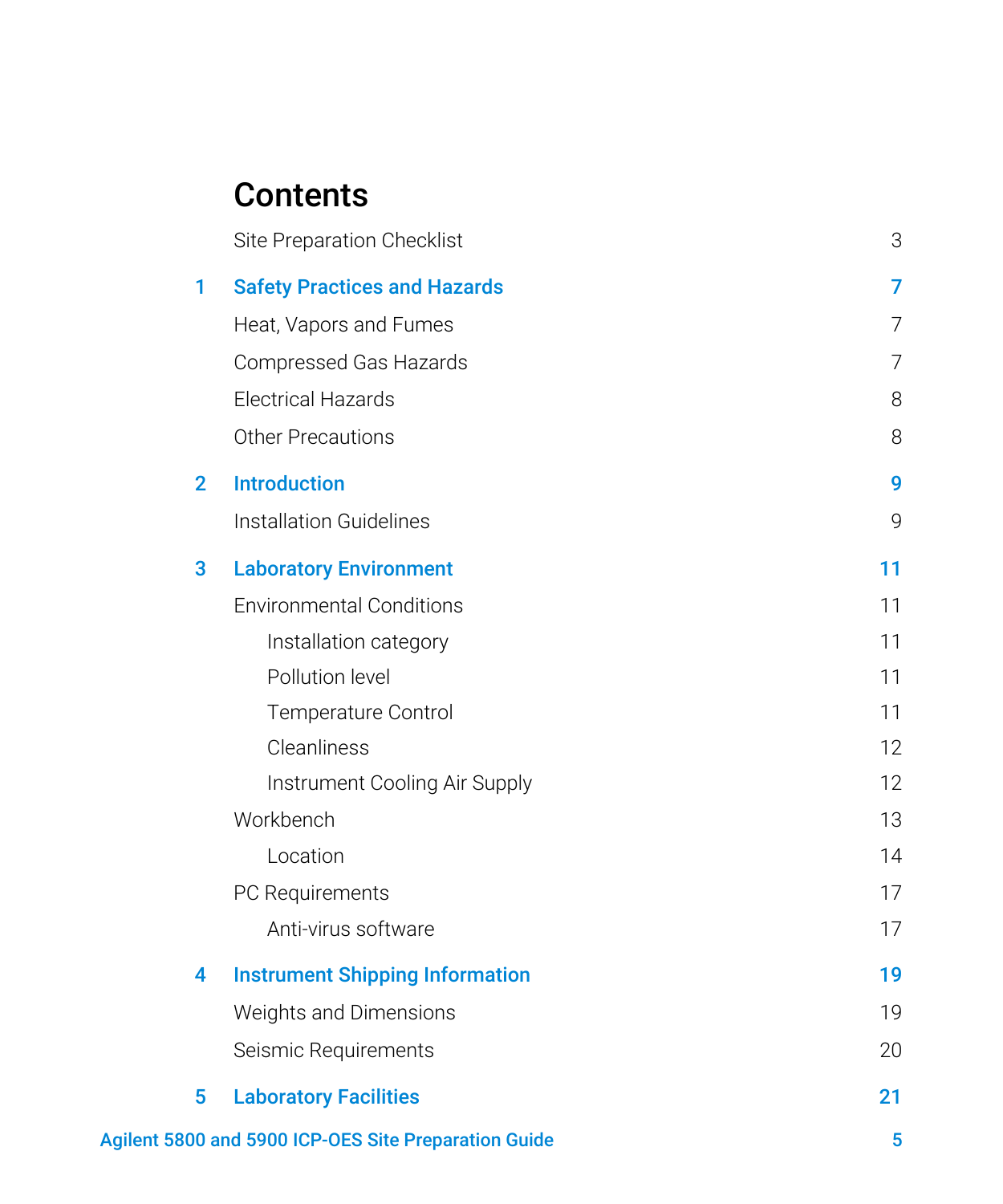### **Contents**

|   | <b>Exhaust System</b>                              | 21 |
|---|----------------------------------------------------|----|
|   | <b>Electrical Power Supplies</b>                   | 23 |
|   | <b>Electrical Requirements</b>                     | 24 |
|   | Single phase requirement                           | 24 |
|   | Power plugs and cords                              | 24 |
|   | <b>Gas Supplies</b>                                | 25 |
|   | Water Chiller System                               | 27 |
|   | Location                                           | 28 |
|   | Waste Fluid Container                              | 28 |
|   | <b>Acid Environment and Corrosion</b>              | 29 |
|   | Guidelines for Software Installation               | 30 |
| 6 | <b>Accessories and Options</b>                     | 31 |
|   | Vapor Generation Accessory (VGA) Recommended Gases | 31 |
|   | Important Customer Web Links                       | 32 |
|   | <b>Appendix A: Power Cords</b>                     | 33 |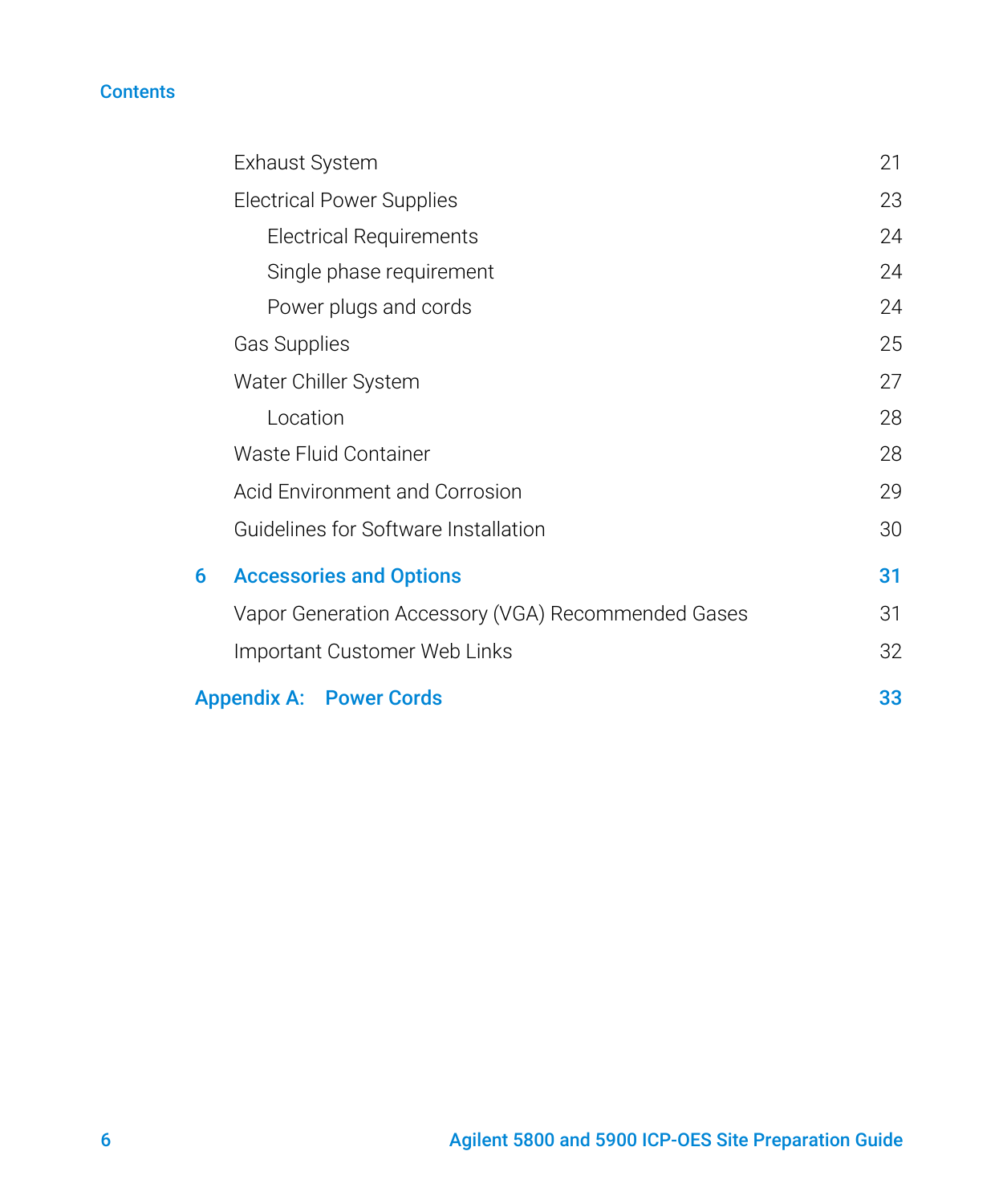# <span id="page-6-1"></span><span id="page-6-0"></span>1 Safety Practices and Hazards

| Heat, Vapors and Fumes |  |
|------------------------|--|
| Compressed Gas Hazards |  |
| Electrical Hazards     |  |
| Other Precautions      |  |

### Heat, Vapors and Fumes

Heat, ozone, vapors and fumes generated by the plasma can be hazardous and must be extracted from the instrument by means of an exhaust system. Ensure that an exhaust system of the appropriate type is fitted (see Pag[e 21\)](#page-20-1). The system must be vented to the outside air in accordance with local regulations and never within the building. Regularly check the exhaust system by smoke test to ensure that the exhaust system is functioning correctly. The exhaust fan must always be switched on *before* igniting the plasma.

### <span id="page-6-2"></span>Compressed Gas Hazards

All compressed gases (other than air) can create a hazard if they leak into the atmosphere. Even small leaks in gas supply systems can be dangerous. Any leak (except that of air or oxygen) can result in an oxygen-deficient atmosphere, which can cause asphyxiation. The area in which cylinders are stored and the area surrounding the instrument must be adequately ventilated to prevent such gas accumulations.

Gas cylinders must be installed, stored and handled strictly in accordance with local safety codes and regulations. Cylinders must be used and stored only in a vertical position and secured to an immovable structure or a properly constructed cylinder stand. Move cylinders only by securing them to a properly constructed trolley.

Use only approved regulator and hose connectors (refer to the gas supplier's instructions).

Use only 'instrument grade' gases with your spectrometer.

If using cryogenic gases (for example, liquid argon), prevent severe burns by wearing suitable protective clothing and gloves.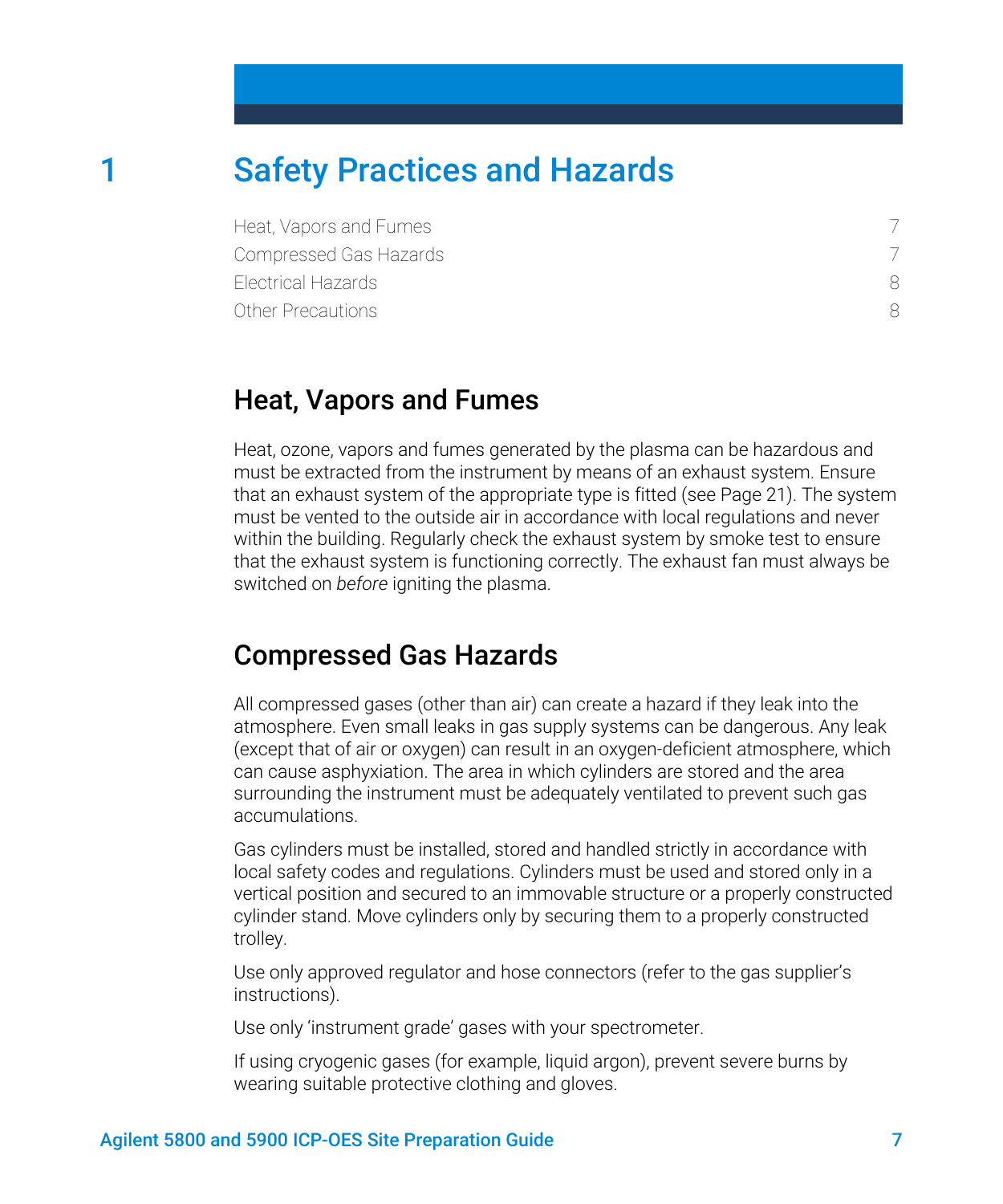### <span id="page-7-0"></span>Electrical Hazards

Connecting the Agilent ICP-OES to a power source that is not equipped with a protective earth contact creates a shock hazard for the operator and can damage the instrument. Likewise, interrupting the protective conductor inside or outside the Agilent ICP-OES or defeating the power cord ground creates a shock hazard for the operator and can damage the instrument.

### <span id="page-7-1"></span>Other Precautions

Air flow to the cooling fans of the spectrometer and accessories must be unobstructed. Do not block the ventilation grills on the spectrometer and accessories. Consult the manuals supplied with your PC, monitor, printer and water-cooling system for their specific ventilation requirements.

The spectrometer weighs approximately 90 kg (198 lb). To avoid injury to personnel or damage to the instrument or property, always use a forklift or other suitable mechanical lifting device to move the instrument.



 After all safety regulations have been met, check the checklist box: *Principal installation area is in compliance with all relevant safety regulations.*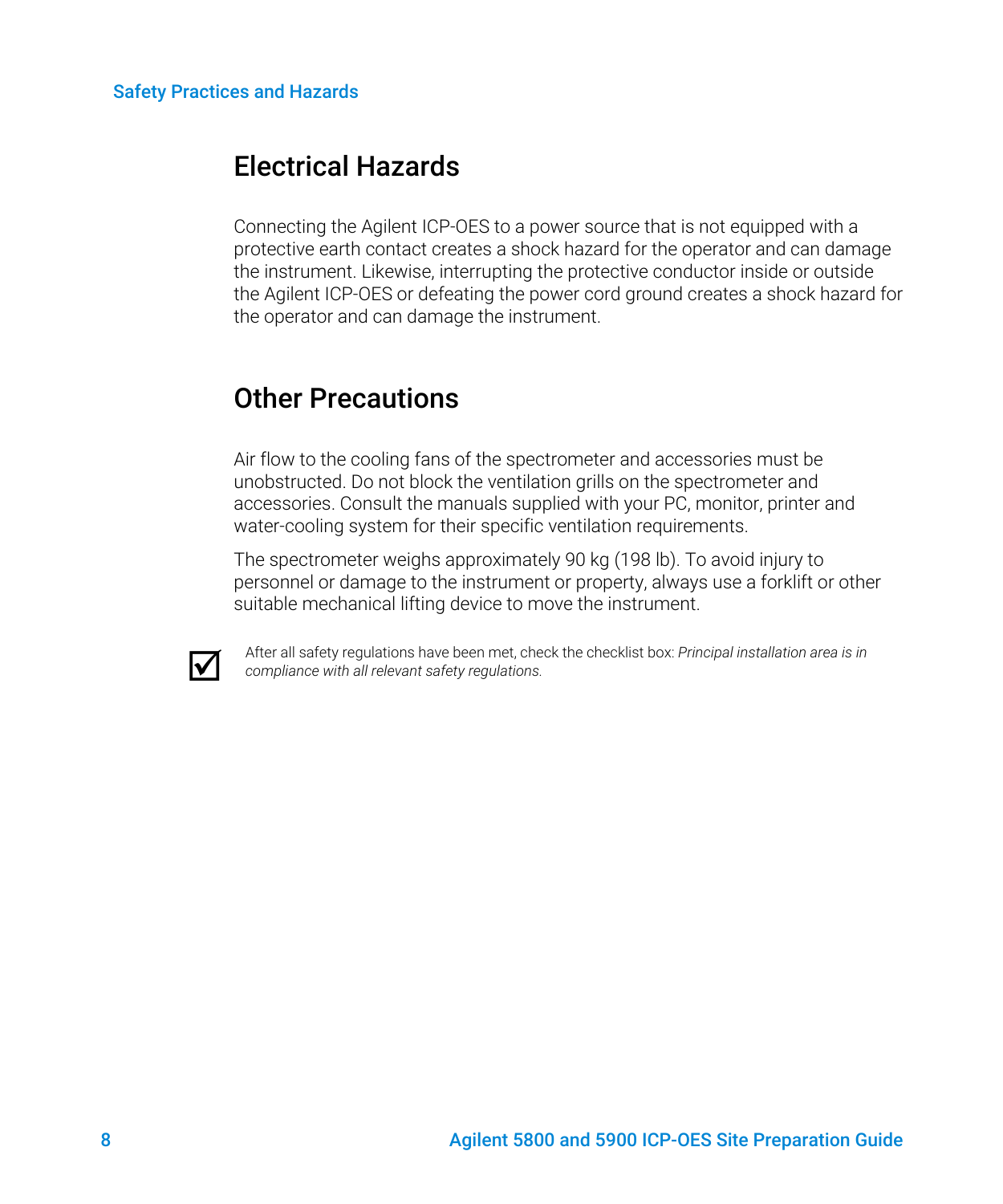# <span id="page-8-0"></span>2 Introduction

[Installation Guidelines](#page-8-1) [9](#page-8-1)

This publication contains the information required to successfully prepare a site for an Agilent ICP-OES system installation.

On completion of the site preparation, fill in the checklist on Page 4, (striking out those entries not applicable), and send this checklist to your local Agilent agent or Agilent sales and service office. As soon as it is received, Agilent or its agent will contact you to arrange a convenient time for installation.

<span id="page-8-1"></span>If you have difficulty in preparing for the installation, and for details of operator training courses, please contact your Agilent sales or field service representative.

### Installation Guidelines

Allow a minimum of one day for the installation of the Agilent ICP-OES system by an Agilent field service engineer.

The installation will include the following:

- Spectrometer installation
- Water chiller connection
- Instrument software installation and registration
- Accessory installation
- Spectrometer installation performance tests
- Basic customer training
- Maintenance overview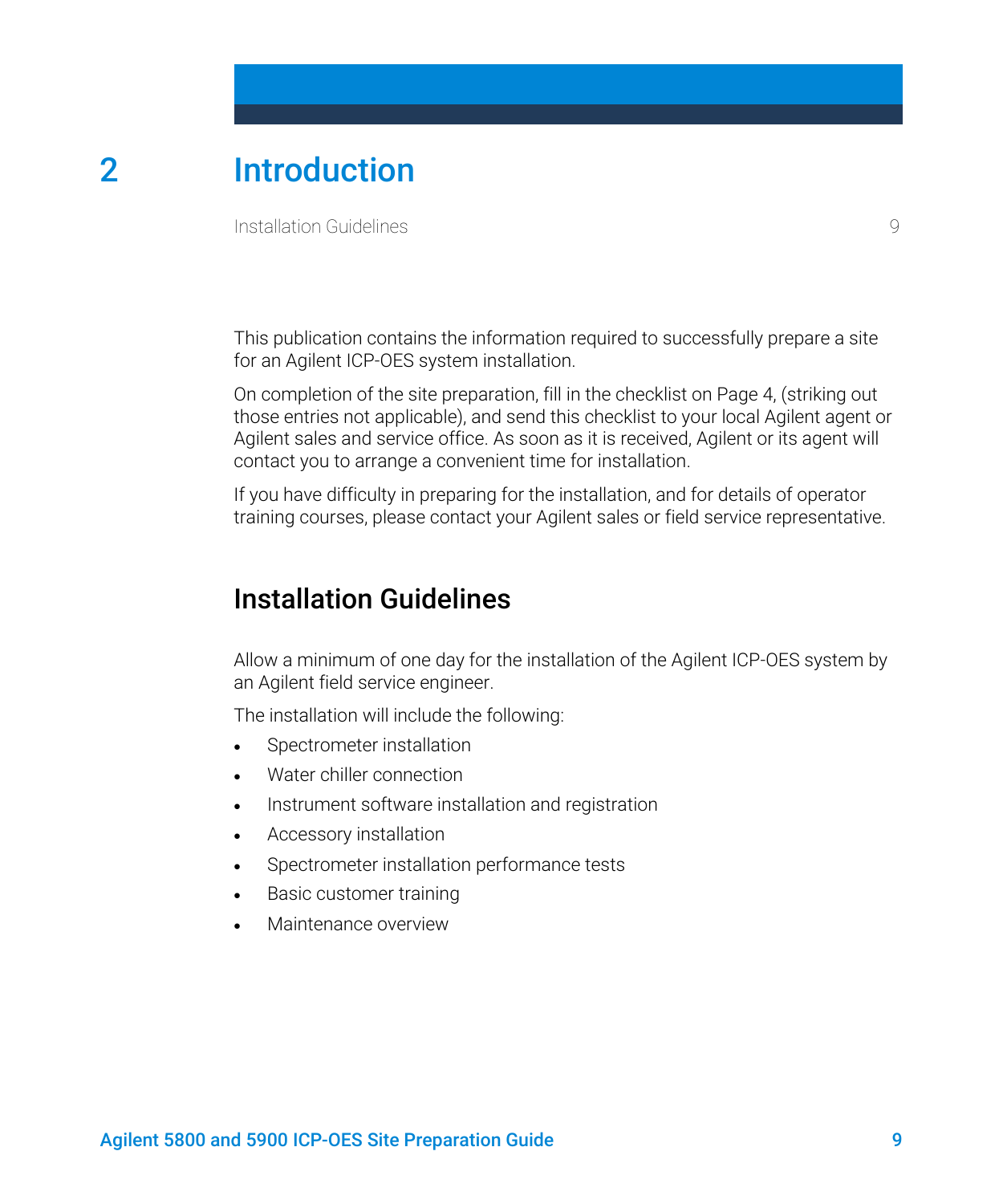Introduction

This page is intentionally left blank.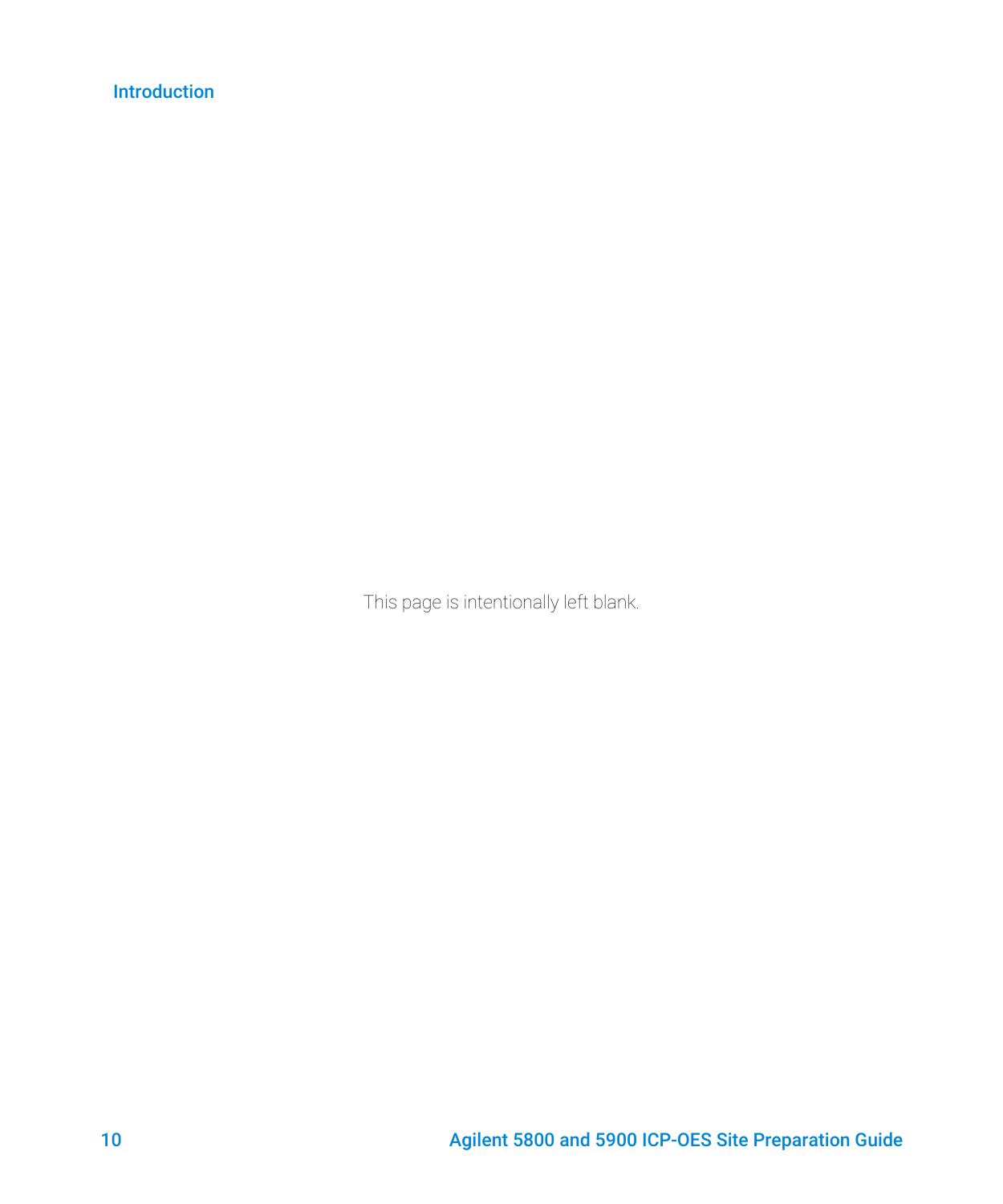# <span id="page-10-1"></span><span id="page-10-0"></span>3 Laboratory Environment

| Environmental Conditions | 11 |
|--------------------------|----|
| Workbench                | 13 |
| PC Requirements          | 17 |

### Environmental Conditions

The Agilent ICP-OES instrument is suitable for indoor use *only* and is classified suitable under Equipment class I category.

### <span id="page-10-2"></span>Installation category

The installation category is II, based on IEC61010-1. The installation category implies the regulation for impulse withstand voltage. It is also called the 'Over voltage category'. 'II' applies to electrical equipment with a nominal supply voltage up to 300 V.

### <span id="page-10-3"></span>Pollution level

The pollution level is 2, based on IEC61010-1. Pollution level describes the degree to which a solid, liquid or gas that deteriorates dielectric strength is adhering. '2' applies to a normal indoor atmosphere, where only non-conductive pollution occurs.

| Condition               | Altitude      | Temp. (°C) | Humidity (%RH) non-<br>condensing |
|-------------------------|---------------|------------|-----------------------------------|
| Non-operating (Storage) | $0 - 3000$ m  | $5 - 60$   | $15 - 85$                         |
|                         | $(0-9840 ft)$ |            |                                   |
| Operating within        | $0 - 3000$ m  | $15 - 30$  | $20 - 80$                         |
| specifications          | (0-9840 ft)   |            |                                   |

#### Table 1. Suitable environmental conditions for the ICP-OES instruments

### <span id="page-10-4"></span>Temperature Control

Air-conditioning is strongly recommended for control of the environment.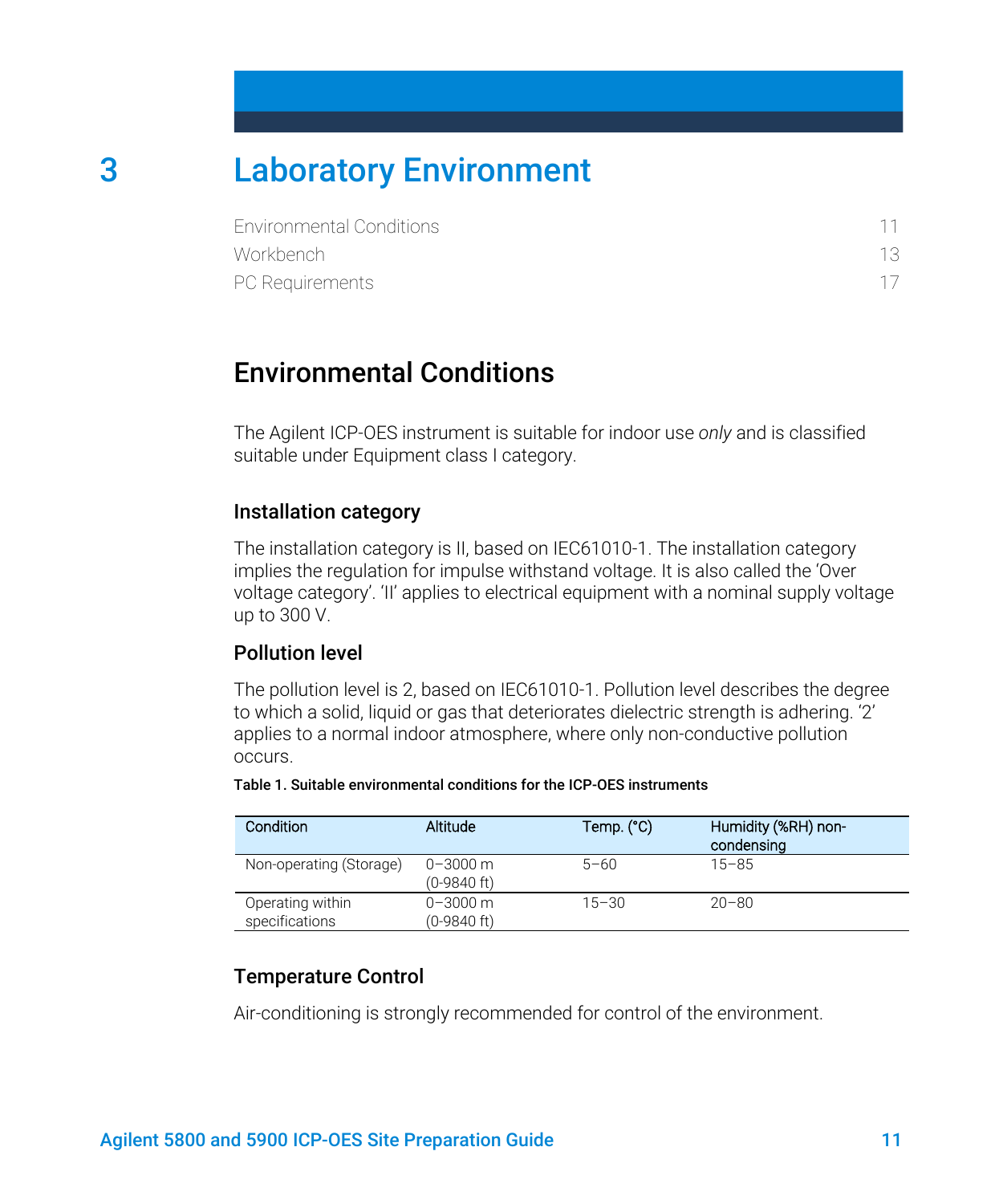#### Laboratory Environment

NOTE For *optimum analytical performance*, it is recommended that the ambient temperature of the laboratory be between 20 and 25 °C (68 and 77 F) and be held constant to  $\pm 2$  °C ( $\pm 3.6$  °F) throughout the entire working day.

> The ICP-OES spectrometer generates 870 watts maximum (joules per second) or 3132 kilojoules per hour (2968 BTU per hour).

The water chiller generates approximately 2000 watts maximum (joules per second), or 7200 kilojoules per hour (6824 BTU per hour).

<span id="page-11-0"></span>

 After the temperature requirements have been met, check the checklist box: *Lab temperature maintained between 15 and 30 °C.*

### **Cleanliness**

The area selected for the operation of an Agilent ICP-OES system *must be free from drafts, corrosive atmospheres and vibration* and should be a dust-free, low humidity environment.

Sample preparation areas and materials storage facilities should be located in a separate room.

Limit dust levels to less than 36,000,000 particles (0.5 microns or larger) per cubic meter of air. This is equivalent to a very clean office.

<span id="page-11-1"></span>

 After the cleanliness requirements have been met, check the checklist box: *Laboratory is free of excessive particulate matter.*

#### Instrument Cooling Air Supply

The Agilent ICP-OES instrument requires *clean, dry, non-corrosive air for cooling purposes.* This is supplied to the instrument through an air supply vent located at the top, front of the instrument. The vent is fitted with a dust filter, to filter out particulate matter from the surrounding environment.

The air supply is used to cool the RF generator and the electronics of the instrument. Several of these assemblies contain parts prone to corrosion. The introduction of cooling air contaminated with high levels of acid vapor or other corrosive substances may cause damage to the instrument.

Due to the corrosive nature of some analytical work, it is recommended that in applications demanding high usage of corrosive materials, an external cooling air supply system be provided. It is *strongly recommended* that the cooling air be supplied from an environmentally controlled area that is away from the instrument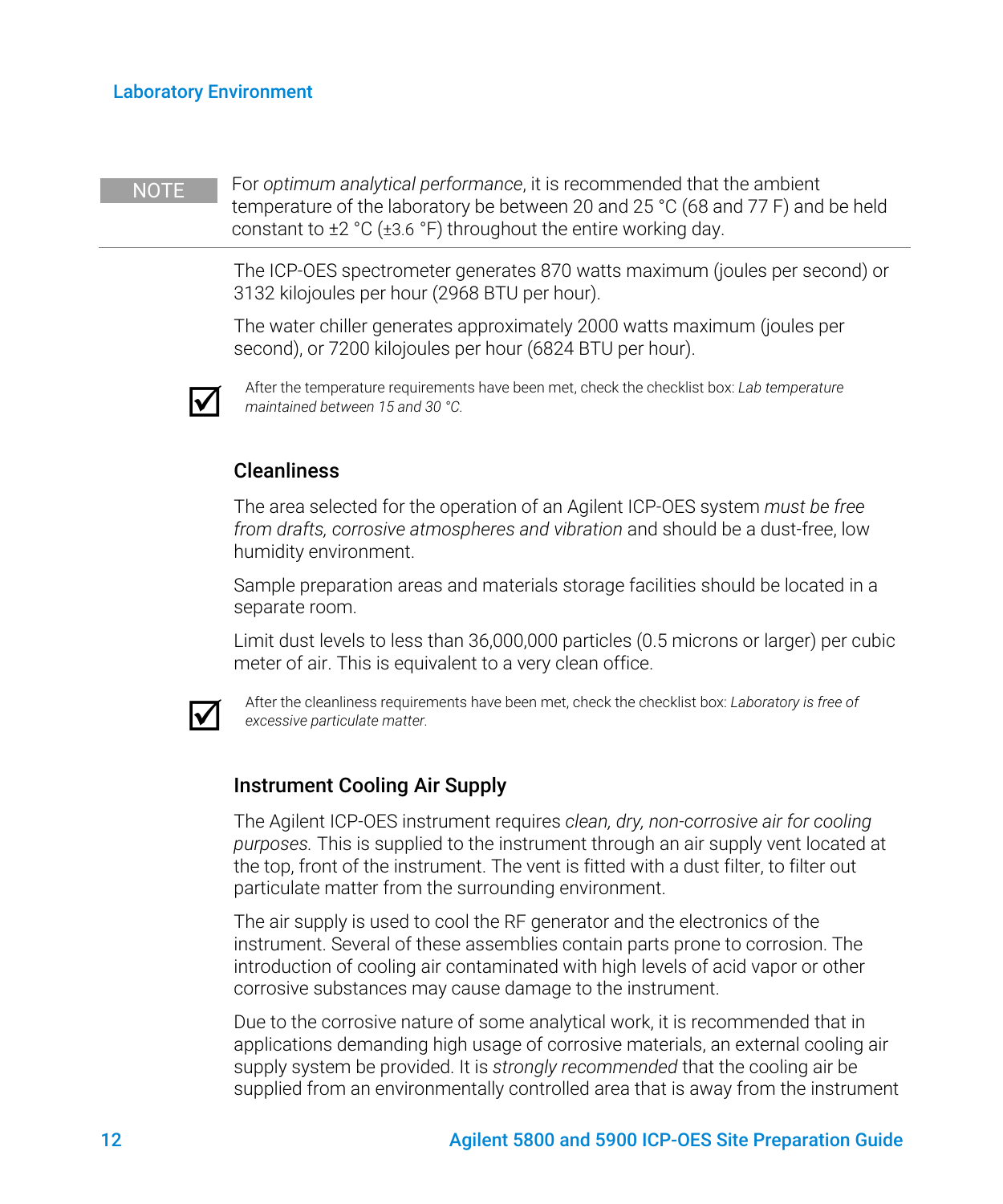exhaust and any other area where corrosive materials are stored or used. Do not duct humid, warm air into an instrument in a cooled laboratory environment.

The external cooling air system with flue, fan, and ducting must provide a minimum positive flow of 4 m<sup>3</sup>/minute (141 ft<sup>3</sup>/min) to the instrument when using the External Inlet Duct Adaptor Kit (G8020-42000). The ducting should be corrosion resistant and fire-proof.

 $\overline{\text{NOTE}}$  If an external cooling air supply system is required, an air inlet duct attachment must be ordered with the instrument.

<span id="page-12-0"></span>

 After the instrument cooling air supply requirements have been met, check the checklist box: *Cooling air system is set up.*

### Workbench

The Agilent ICP-OES is a precision optical instrument. The workbench must be free from vibration and must be stable and strong enough to support the total weight of the equipment to be placed on top of the workbench. The bench top should be large enough to permit free circulation of air through the main instrument and around each of the accessories.

The information provided in the weights and dimensions table will help make planning easier. Portable or semi-permanent trolleys can be used as workbenches for the spectrometer system, but you must *lock* the wheels. Accessories such as the Sample Preparation System (SPS) Autosampler, PC and printer can be positioned on a trolley. A specially designed SPS trolley is available from Agilent.

To avoid damage through spillage of samples being used, the instrument bench top should be covered with a material that is corrosion-resistant and impervious to liquid spillage. Generally, for comfortable working conditions and easy access to the instrument sample introduction system, Agilent recommends that the height of the workbench be approximately 900 mm (36 in) high. Refer to Figure 1.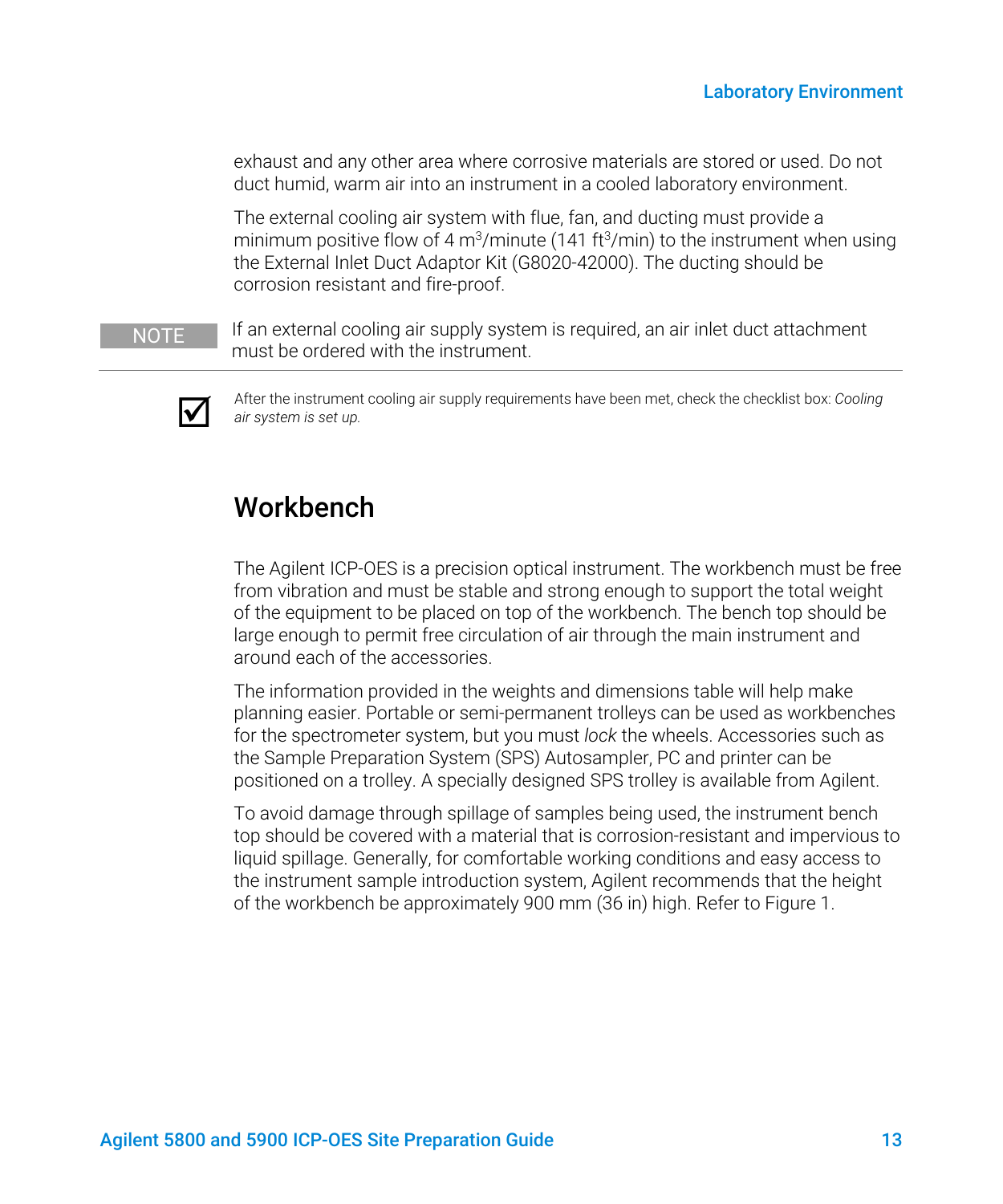#### Laboratory Environment



Figure 1. Instrument workbench

### <span id="page-13-0"></span>Location

The workbench location should permit service access from all sides.

Position the equipment for easy access to the power switch and for disconnecting the power cable on the left side of the instrument. A minimum of 400 mm (16 in) free space at the sides of the spectrometer and approximately 30 mm (1.2 in) at the rear of the instrument is required for maintenance and service access. Always leave enough space in front and to the left side of the instrument to provide easy access to the mains power on/off switch.

The ICP-OES system should not be located close to an access door, window or any other area where drafts may cause fluctuating temperature conditions.

The following diagrams show the relative dimensions of the main instrument including the space needed for service access. These dimensions should be considered during the preparation for installation of your spectrometer.

The location of the workbench may be determined by the position of the exhaust flue required to remove fumes and vapors from the spectrometer sample compartment (see Section 5).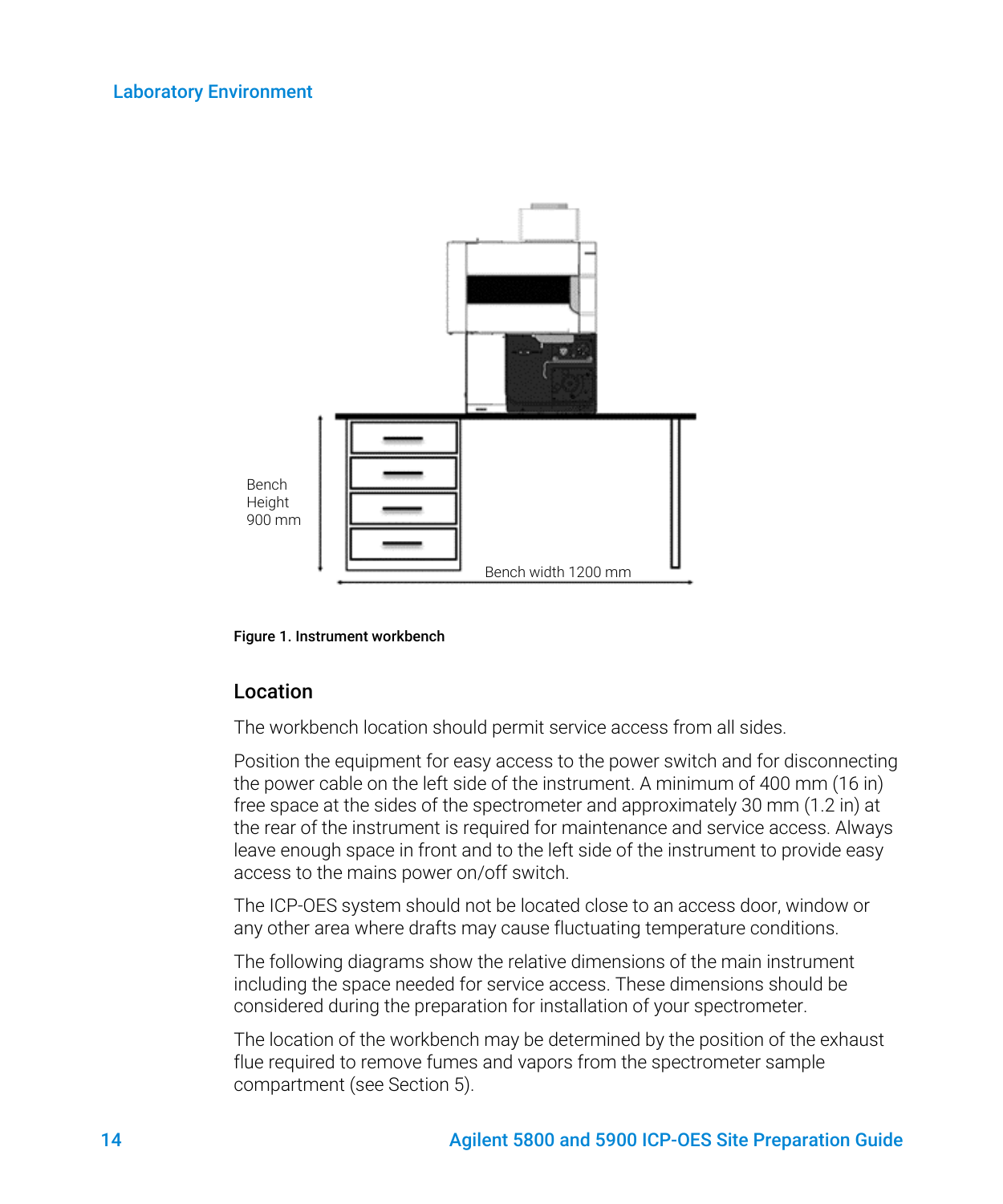

Figure 2. Front view of instrument



Figure 3. Top view of instrument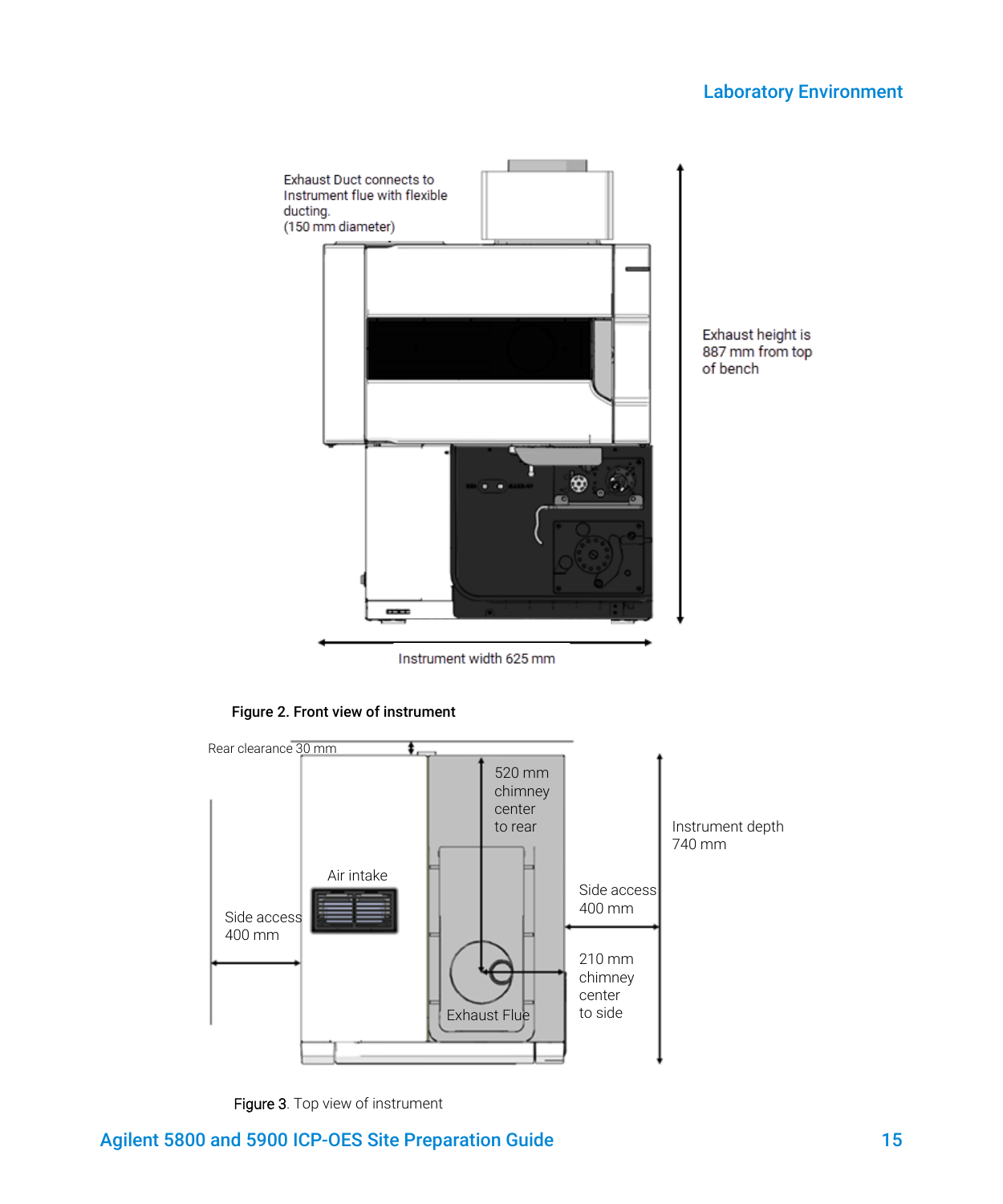### Laboratory Environment



Figure 4. Rear view of instrument



After the workbench vibration and location requirements have been met, check the checklist box:<br>Workbench requirements met *Workbench requirements met.*



 After the bench space requirements have been met, check the checklist box: *Sufficient bench space is available for all components.*



After the bench support requirements have been met, check the checklist box: *Bench can support* and proport over the checklist box: *Bench can support system weight. See Page [19](#page-18-1) for Weight and Dimension information.*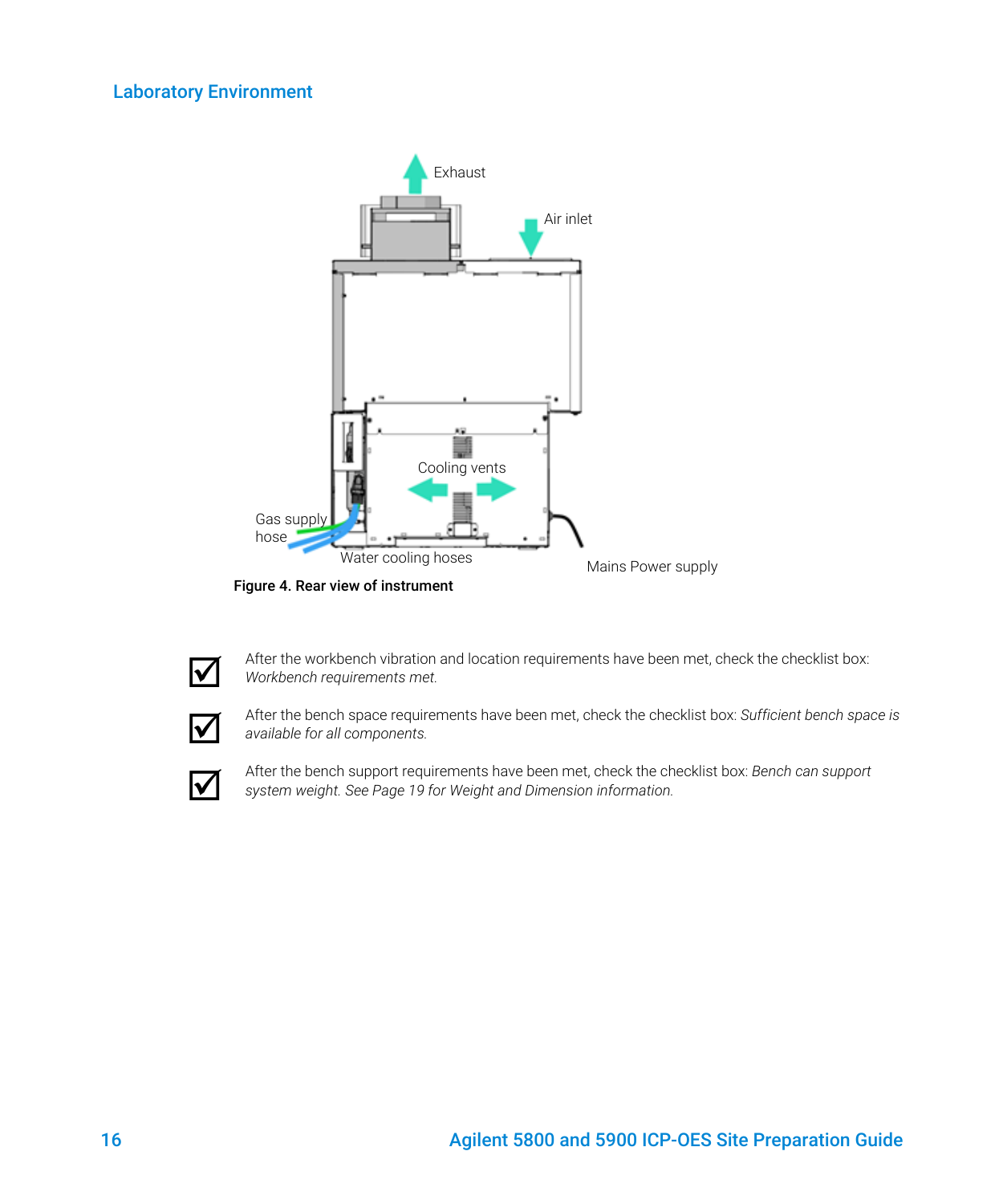### <span id="page-16-0"></span>PC Requirements

The minimum configuration represents the absolute minimum you can run the software on.

| Component          | <b>Minimum Specification</b>                                       |
|--------------------|--------------------------------------------------------------------|
| Processor          | Intel Core i5 8500                                                 |
| Memory             | 8GB RAM                                                            |
| Storage            | 500GB Hard Drive                                                   |
| Graphics / Display | Intel UHD Graphics 630                                             |
|                    | Display resolution 1280 x 1024                                     |
| Communications     | 100Mbit Ethernet Controller/Port                                   |
| Operating system   | Microsoft Windows 10 Professional 64-bit (version 1809 or greater) |

Table 2: PC Requirements

Higher rated PC components can be substituted for those listed above for example, processor type, amount of memory, screen size and resolution and operating system version.

<span id="page-16-1"></span>

NOTE ICP Expert 7.5 requires Microsoft .NET 4.8, which will not install on operating system versions earlier than Microsoft Windows 10 Professional 64-bit version 1709.

### Anti-virus software

The following limitations apply to the use of anti-virus software.

Be sure to exclude the following folders, if they exist, from the anti-virus scan:

- C:\Program Files (x86)\Agilent\ICP Expert
- C:\Program Files (x86)\Agilent Technologies\IQTool

If the anti-virus software has a function to automatically detect and scan revised and new files, disable this function. Use a scheduled scan instead.

Do not acquire any data during a virus scan.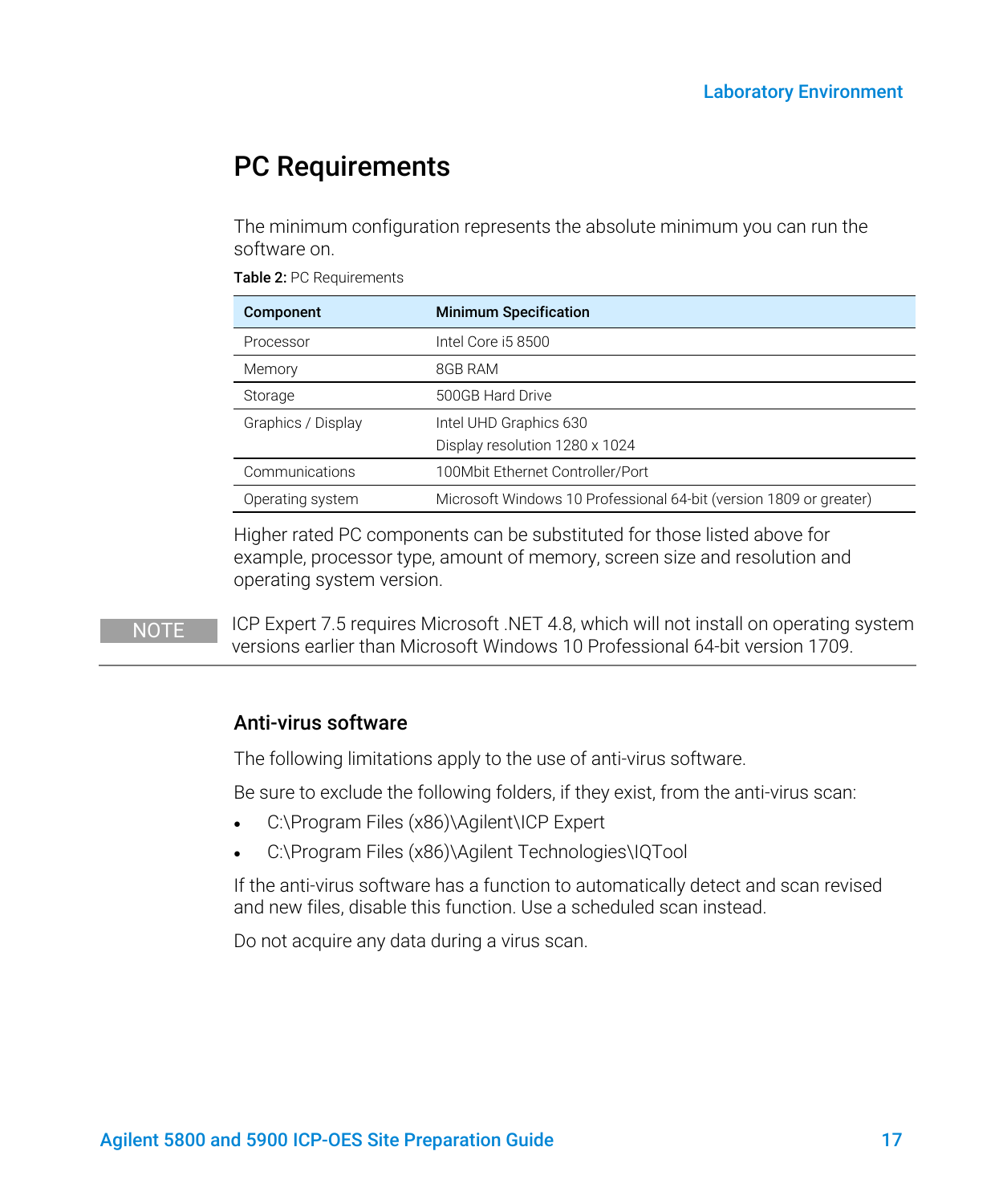### Laboratory Environment

This page is intentionally left blank.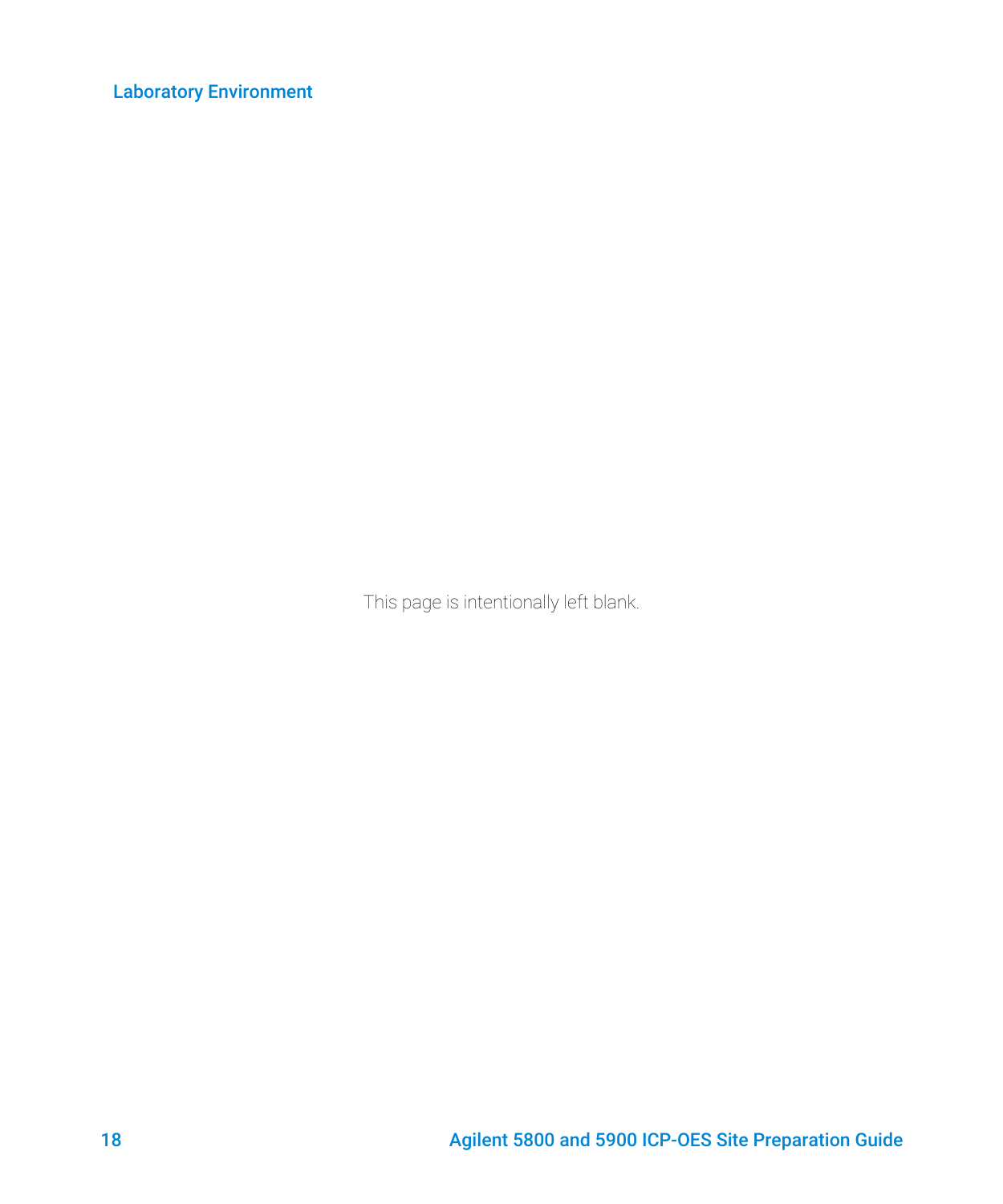# <span id="page-18-0"></span>4 Instrument Shipping Information

| Weights and Dimensions |  |
|------------------------|--|
| Seismic Requirements   |  |

Due to the size and nature of the spectrometer, it is advisable that a third party is engaged to assist with transportation from the point of unloading to the final placement of the instrument in the laboratory. The Agilent field Sales and Service Offices will be able to assist in the task of recommending a third party that specializes in the transportation of precision scientific instrumentation.

<span id="page-18-1"></span>NOTE Do not open any of the ICP-OES or accessory boxes unless otherwise specified by an Agilent field service engineer.

> The required turning and door clearance may need to take into consideration any lifting device used for transporting the instrument (for example, fork lift, pallet truck or trolley).

### Weights and Dimensions

| Table 2. Weights and dimensions                  |                  |                  |                   |                                  |
|--------------------------------------------------|------------------|------------------|-------------------|----------------------------------|
| System unit                                      | Width            | Depth            | Height            | Weight                           |
| <b>Agilent ICP-OES instrument</b>                | 625 mm (24.6 in) | 740 mm (29.5 in) | 887 mm (34.9 in)  | 90 kg (198.4 lb)                 |
| Shipping dimensions                              | 836 mm (32.9 in) | 889 mm (35. in)  | 1172 mm (46.2 in) | 113.5 kg<br>$(250.2 \text{ lb})$ |
| Personal computer (typical)                      | 500 mm (20 in)   | 770 mm (30 in)   | 520 mm (20.5 in)  | (N/A)                            |
| Printer (typical)                                | 500 mm (18 in)   | 650 mm (30 in)   | 200 mm (20 in)    | (N/A)                            |
| Agilent water chiller                            | 368 mm (14.5 in) | 702 mm (27.6 in) | 575 mm (22.6 in)  | 82 kg (181 lb)                   |
| SPS 4 Autosampler                                | 600 mm (23.6 in) | 363 mm (14.3 in) | 510 mm (20.1 in)  | 15 kg (33.1 lb)                  |
| <b>SPS 4 trolley</b>                             | 800 mm (31.5 in) | 490 mm (19.3 in) | 960 mm (37.8 in)  | 8.4 kg (18.5 lb)                 |
| <b>Advanced Valve System</b><br>(AVS) 4, 6 and 7 | 170 mm (6.7 in)  | 190 mm (7.5 in)  | 100 mm (3.9 in)   | $1.4$ kg $(3.1 \text{ lb})$      |
| VGA (including mounting<br>bracket)              | 385 mm (10 in)   | 340 mm (8 in)    | 195 mm (9 in)     | 6 kg (13.2 lb)                   |
| <b>IsoMist</b>                                   | 100 mm (3.9 in)  | 195 mm (7.7 in)  | 120 mm (4.7 in)   | 2 kg $(4.4 \text{ lb})$          |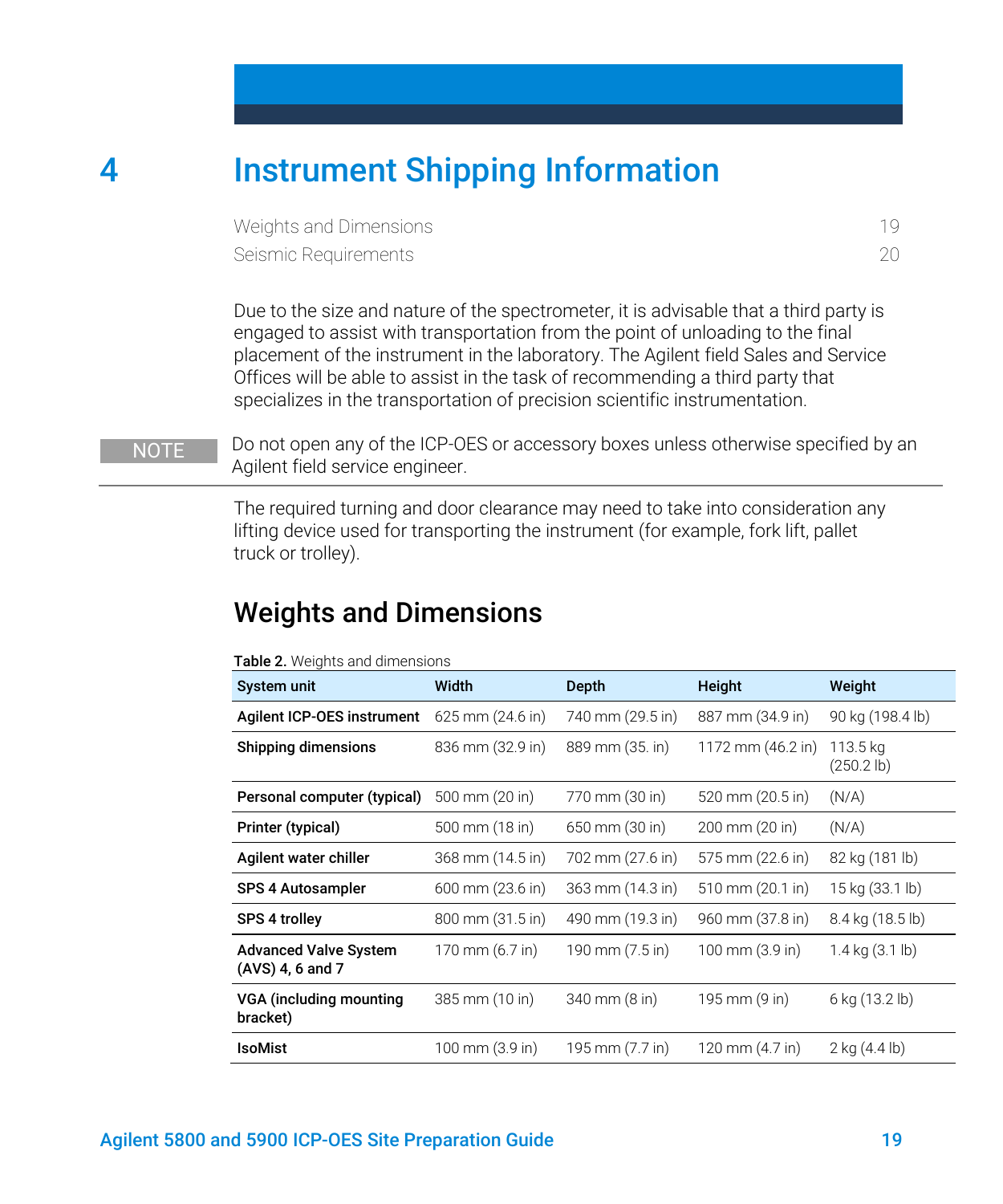<span id="page-19-0"></span>

WARNING Heavy Weight

The Agilent ICP-OES weighs approximately 90 kg (198 lb). To avoid injury to personnel or damage to equipment, always use a fork lift or other suitable lifting device when moving the instrument.

### Seismic Requirements

If necessary, insert tie down brackets into mounting slots, create corresponding holes in the table, and secure the brackets with bolts.

NOTE Seismic brackets are not supplied by Agilent. Prepare these items separately.



Figure 5. Slots for seismic tie down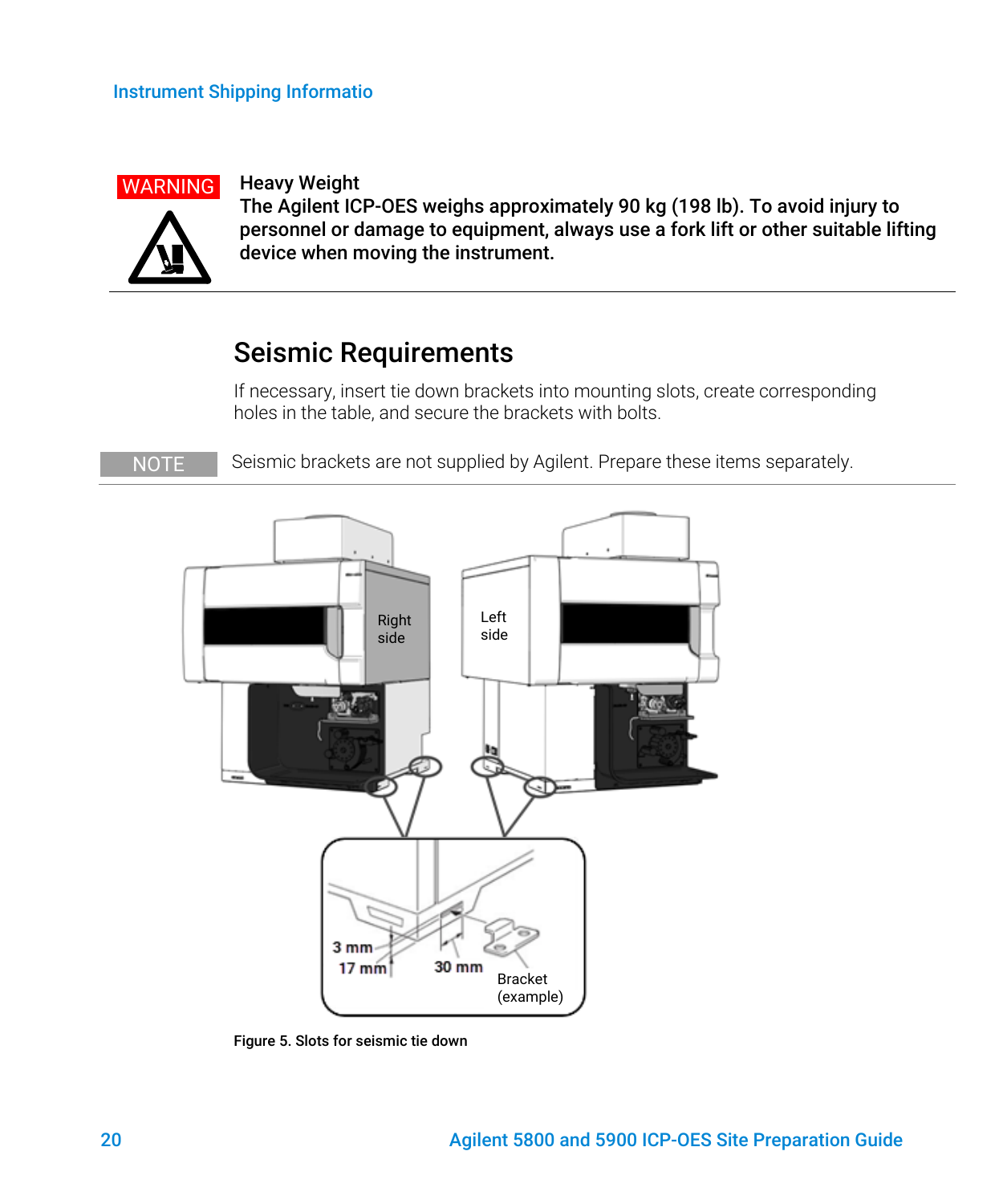# <span id="page-20-1"></span><span id="page-20-0"></span>5 Laboratory Facilities

| Exhaust System                       | 21 |
|--------------------------------------|----|
| <b>Electrical Power Supplies</b>     | 23 |
| <b>Gas Supplies</b>                  | 25 |
| Water Chiller System                 | 27 |
| Waste Fluid Container                | 28 |
| Acid Environment and Corrosion       | 29 |
| Guidelines for Software Installation | 30 |

### Exhaust System

The Agilent ICP-OES must be located under a flue that is vented by an exhaust fan and ducted to an external vent.

The exhaust system installation must comply with any rules and/or regulations that may be imposed by the local authorities responsible for control of facilities and fixtures in the work place.

The exhaust system with flue, ducting and external vent requirements are:

- Minimum flow:  $2.5 \text{ m}^3/\text{min}$  (90 ft $^3/\text{min}$ ) at  $2.4 \text{ m/s}$  (7.7 ft/s)
- Maximum flow of  $6.0 \text{ m}^3/\text{min}$  (200 ft $^3/\text{min}$ ) at  $5.7 \text{ m/s}$  (18.6 ft/s).
- The ventilation ducting must have an ID of 150 mm (5.9 inches).
- Flexible ducting must be used for easy removal during instrument maintenance.
- Exhaust flow must be continuous as long as the plasma is on. Exhaust flow must be stable with a maximum fluctuation of ±5% of flow.
- The exhaust fan should be located at least 2 meters (6 ft, 6 in) away from the top of the instrument chimney.
- The fan control switch and running indicator lamp should be located in a position where the instrument operator can view the indicator and access the control switch.
- Ducting must be corrosion-resistant, fire-proof and should be kept clear of fire alarms, sprinkler heads and other heat sensitive devices.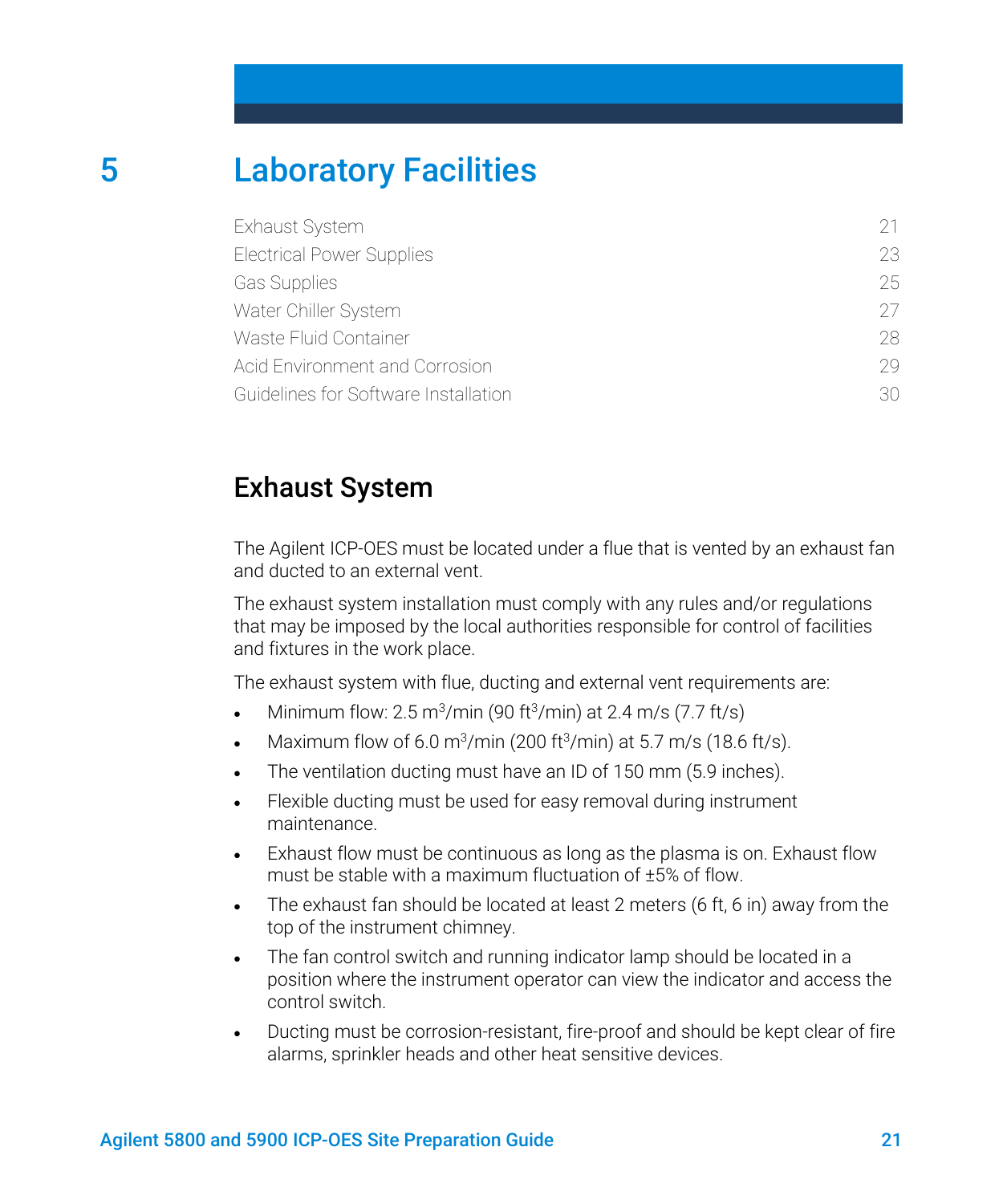#### Laboratory Facilities

- The external vent must be fitted with a back draft damper and the outlet location must be clear of doors, windows and heater or air-conditioning units.
- It is recommended to directly connect the exhaust ducting directly via the 150 mm diameter exhaust vent. However, if using an extraction hood it is important to closely couple this to the extraction port with a distance of no more than 1.5 cm (0.6 inches) above the exhaust outlet.



Figure 6. Spectrometer and flue position

The component parts or a kit required for an exhaust system may be purchased from Agilent. Otherwise, the customer is responsible for supplying the ductwork between the instrument and the lab extraction system.

To allow for personal preferences, control gear switch and pilot light assemblies are not supplied by Agilent.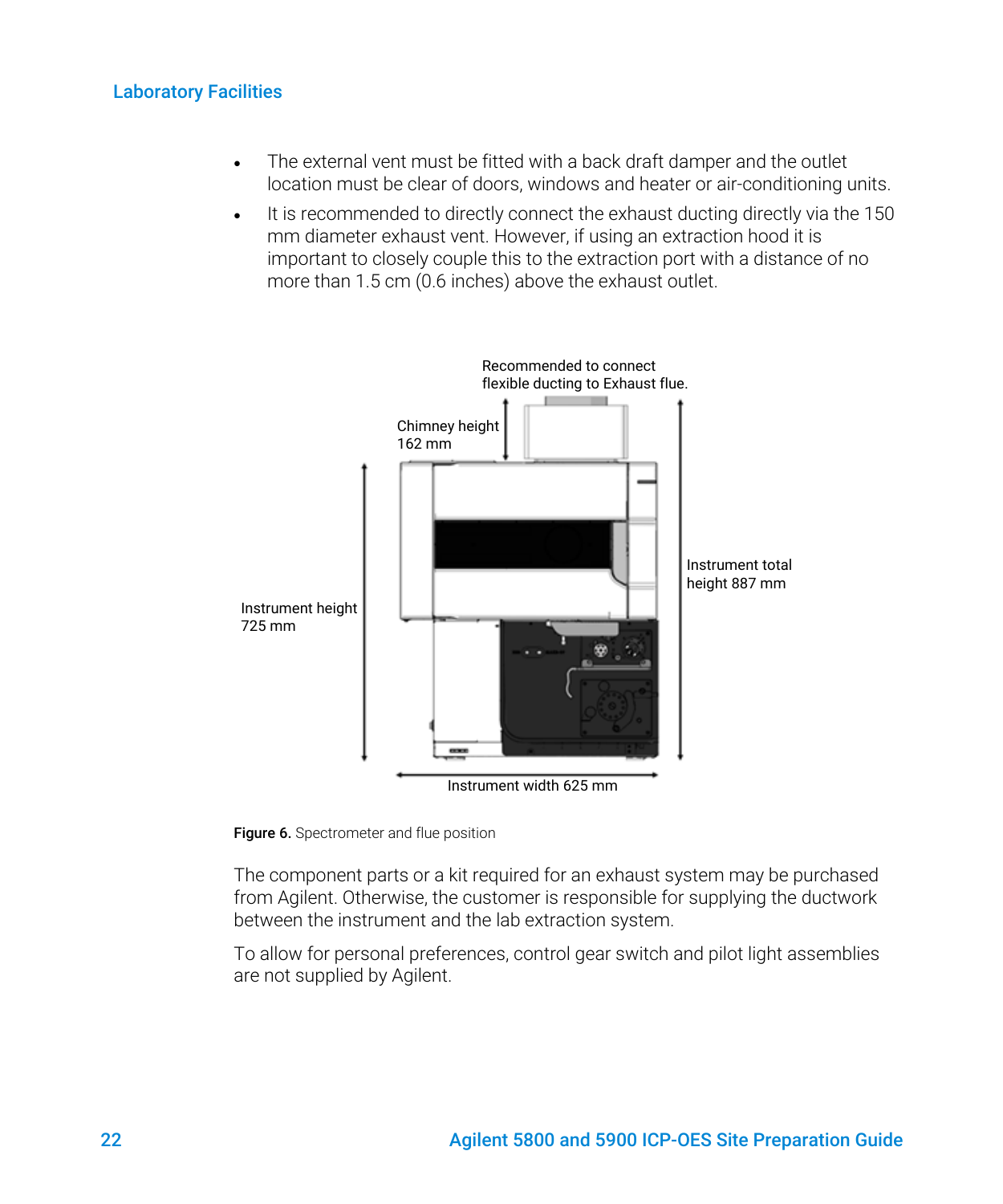| Voltage               | 240 volts single phase     | 115 volts single phase |
|-----------------------|----------------------------|------------------------|
| Current               | 0.45A                      | 0.7A                   |
| Frequency             | 50 Hz<br>60 Hz             |                        |
| Power input           | 74 W<br>51 W               |                        |
| Direction of rotation | Anti-clockwise (shaft end) |                        |
| Nominal RPM           | $= 1600$                   |                        |

|  |  |  |  |  | Table 3. Exhaust fan motor specifications |
|--|--|--|--|--|-------------------------------------------|
|--|--|--|--|--|-------------------------------------------|

<span id="page-22-0"></span>

After the exhaust requirements have been met, check the checklist box: *Exhaust system is suitable.*

### Electrical Power Supplies

The installation of electrical power supplies must comply with the rules and/or regulations imposed by the local authorities responsible for the use of electrical energy in the workplace.

All power supplies for the Agilent ICP-OES, its accessories and water chiller should be single phase, AC, 3 wire systems (active, neutral, ground; or two active and ground). Each connection should be terminated at an appropriate receptacle within reach of each assembly's power cable. Use of power boards or extension cables is *not* recommended. If the desired location of equipment does not permit the standard power cord to reach an electrical outlet, your electrician should install additional outlets. Otherwise, you should relocate the equipment closer to existing electrical outlets.

The outlet for the Agilent ICP-OES must have a dedicated ground.

It is recommended that separate mains circuits, (individually protected by fuses or circuit breakers) are used for each component in the system such as the water chiller, autosampler and printer.

Avoid using power supplies from a source that may be subject to electrical interference from other services (such as large electric motors, elevators, welders and air conditioning units).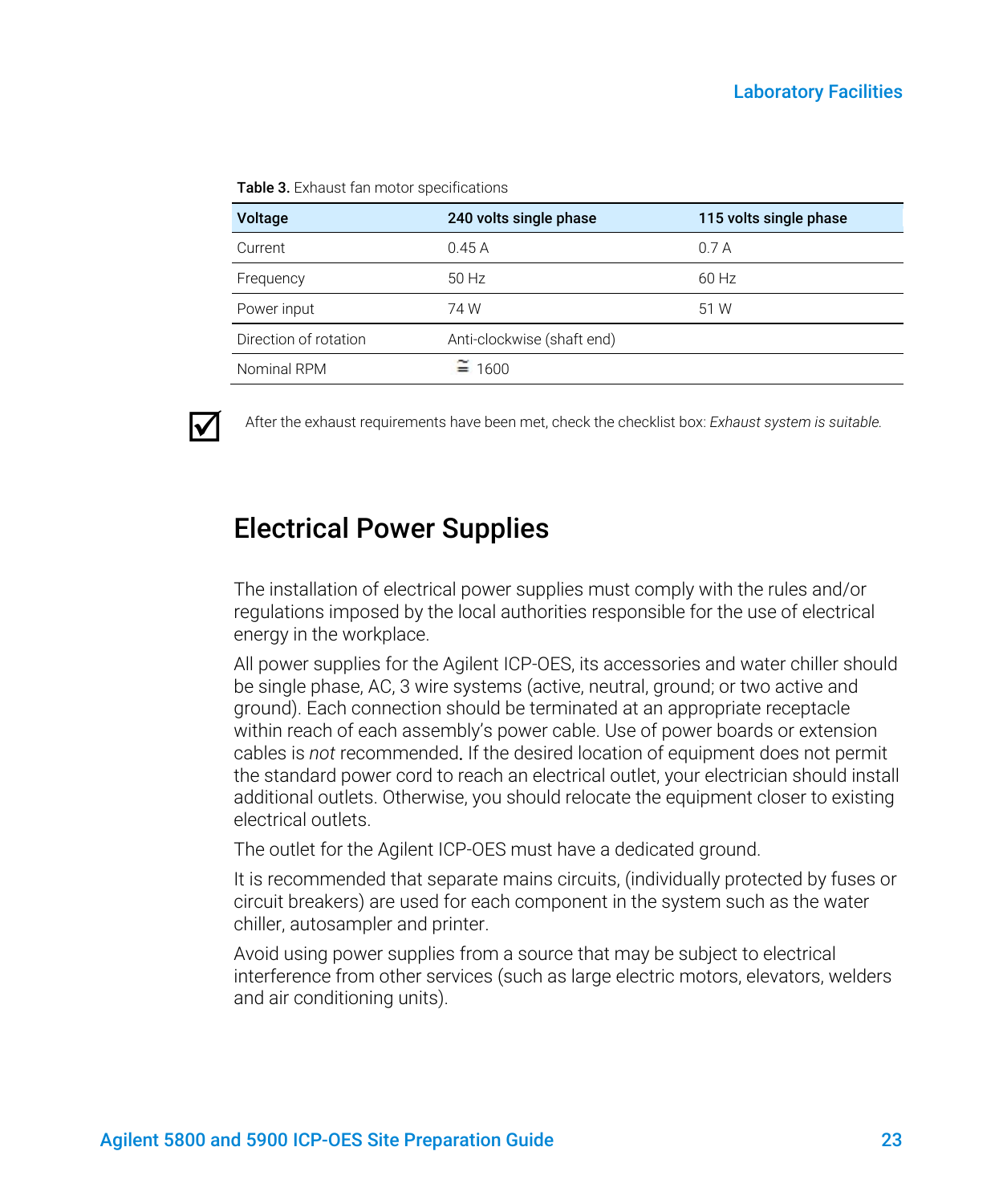### <span id="page-23-0"></span>Electrical Requirements

| System unit                | Required supply voltage                                                                                         | <b>Maximum Power</b><br>Consumption | <b>Nominal</b><br>rating |
|----------------------------|-----------------------------------------------------------------------------------------------------------------|-------------------------------------|--------------------------|
| Spectrometer               | 200-240 VAC Single Phase<br>$50$ Hz $-60$ Hz                                                                    | 200-220 V, 15 A<br>230-240 V, 13 A  | 2.9 kVA                  |
| PC, Monitor, and Printer   | 100-127 VAC<br>200-240 VAC                                                                                      | 10 A<br>5 A                         | 1000 VA<br>1000 VA       |
| G8489A Water chiller       | 240 VAC, 50 Hz<br>208-230 VAC, 60 Hz                                                                            | 12.2A<br>12.2A                      | 2900 VA<br>2900 VA       |
| SPS 4 Autosampler          | 100-240 VAC, 47-63 Hz, 1.5 A                                                                                    |                                     | 24 VDC, 2.5 A            |
| ASX-500 Series Autosampler | 85-264 VAC                                                                                                      | <1A                                 | 40 VA                    |
| <b>VGA 77</b>              | 100 or 120 VAC,<br>220 VAC (equivalent to 230 VAC),<br>or 240 VAC (equivalent to 230<br>VAC) Frequency 49-61 Hz |                                     | 24 VA                    |
| IsoMist                    | 100-240 VAC, 50-60 Hz                                                                                           |                                     | 2A                       |

#### Table 4. System electrical specifications

### <span id="page-23-1"></span>Single phase requirement

The Agilent ICP-OES requires a single phase mains input voltage of between 200- 240 VAC (50-60Hz) and draws a maximum of 15 amps RMS at 200 to 220 volts and 13 amps at 230-240 volts (2.9 kVA) with a power factor of approximately 0.99. (Can be a cross phase connection to achieve specified supply voltage).

### <span id="page-23-2"></span>Power plugs and cords

The Agilent ICP-OES is supplied with a power cord set appropriate for the country from which the order originates. See Appendix A for illustrations of the power cords available.

If necessary, replace the power cord only with a cord equivalent to the one specified (See Appendix A).

### CAUTION If an instrument is being ordered from one location but is to be installed in another location with different electrical power characteristics, this must be noted on the order. A special note must also be made if the electrical power at the site is different from the standard electrical power in that country.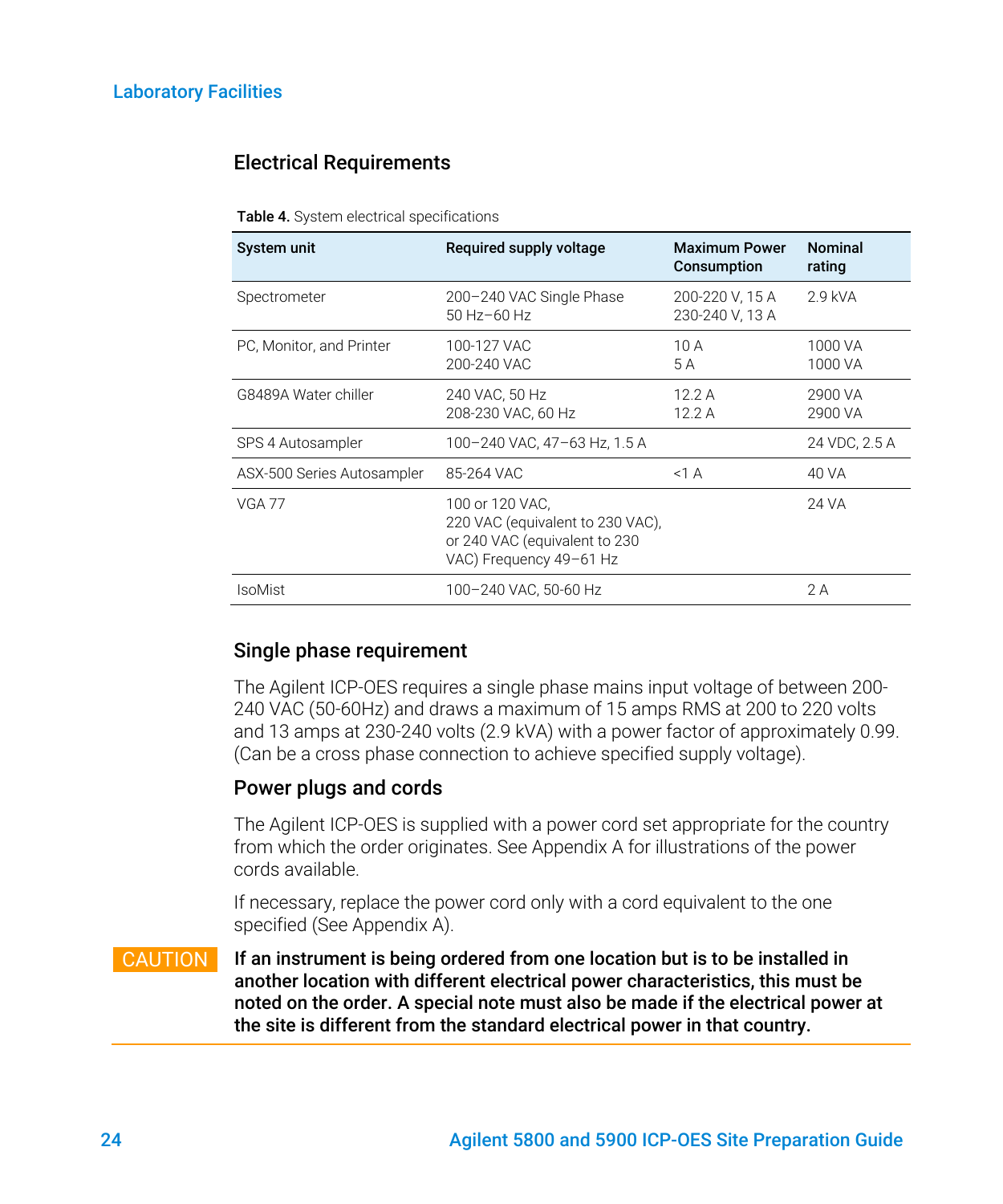

### WARNING Make sure the power cords supplied with the Agilent ICP-OES are appropriate for your country and site before using them.

<span id="page-24-0"></span>

 After the electrical requirements have been met, check the checklist box: *Specified electrical supply and power outlets installed.*

### Gas Supplies

Liquid or gaseous argon and nitrogen may be used with Agilent ICP-OES spectrometer systems. Agilent recommends the use of liquid gases, which are purer, more convenient and cheaper per unit volume. Contact your local authorities and gas supplier for more detailed information on storage requirements for all required gases and also boil-off rates for local types of or Portable Liquid Cylinders (PLC).

| Component                                 | Gas                                                                 |
|-------------------------------------------|---------------------------------------------------------------------|
| Plasma, nebulizer, optics interface purge | Argon                                                               |
| Polychromator assembly                    | Argon or Nitrogen (supplied through optional nitrogen<br>purge kit) |

The user (or other authorized personnel) must carry out appropriate leak tests necessary to ensure safety on the gas and liquid connections that the operator is directed to assemble during installation, normal use or maintenance.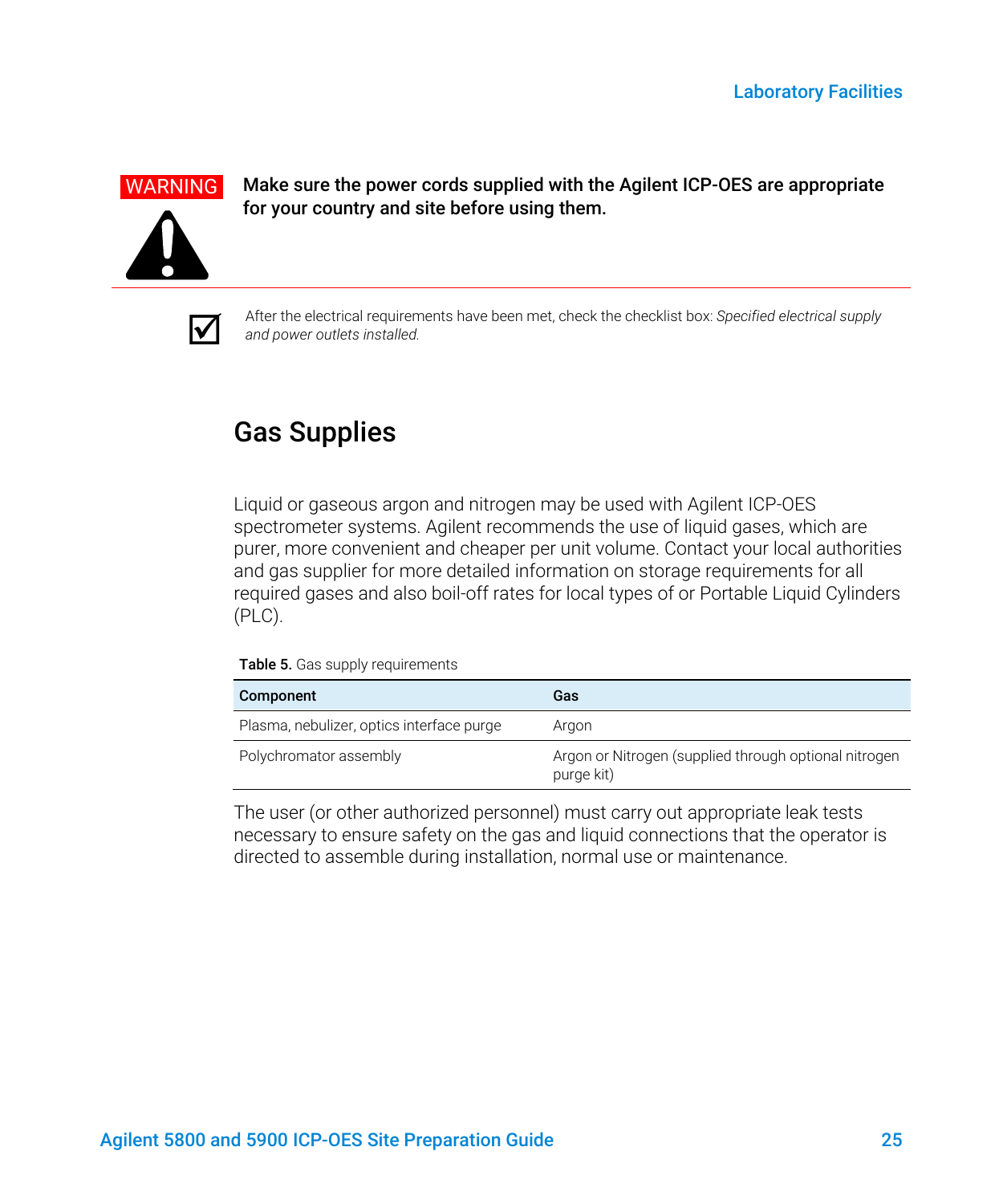#### Laboratory Facilities

|                             | Argon<br><b>GCA 580</b> | 580       | Nitrogen (if nitrogen is used to<br>purge the polychromator) CGA | Option gas (if required<br>for application) CGA 540 |
|-----------------------------|-------------------------|-----------|------------------------------------------------------------------|-----------------------------------------------------|
| Purity                      | 99.99%                  | 99.99%    |                                                                  | 99.99%                                              |
| Oxygen                      | $<$ 5 ppm               | $<$ 5 ppm |                                                                  | Oxygen 20%, Argon 80%                               |
| Nitrogen (argon only)       | $<$ 20 ppm              |           |                                                                  |                                                     |
| Water vapor                 | <4 ppm                  |           | <4 ppm                                                           |                                                     |
| Permissible pressure range* |                         |           | 500-600 kPa (73-88 psi)                                          |                                                     |
| Recommended pressure*       |                         |           | 550 kPa (80 psi) regulated                                       |                                                     |

#### Table 6. Argon and nitrogen gas specifications

#### \*When supplying required gas flows CGA – Compressed Gas Assoc. Standard

Table 7. Typical flow rates for the Agilent ICP-OES instruments

|                                          | Argon (with argon purge gas) | Nitrogen (as purge gas)                                   |
|------------------------------------------|------------------------------|-----------------------------------------------------------|
| Standby mode                             | 0.70 L/min                   | Nitrogen flow 0.8 L/min                                   |
| Operational range min-max<br>(plasma on) | 13.4-26.0 L/min              | Argon flow 12.7-22.3 L/min<br>Nitrogen flow 0.8-4.4 L/min |

The Agilent ICP-OES is supplied with three PVDF gas supply hose assemblies, each 3 m (9.8 ft) in length fitted with 1/4 inch Swagelok nut and ferrule set.

Fittings for the regulator end must be supplied by the customer. Alternatively, a fittings kit can be ordered from Agilent Technologies. See the Agilent website at www.agilent.com for ordering information.

Customers must provide connection from the gas supply to a shutoff valve.

Customers must provide pressure regulators for the gas cylinders. When ordering, consider the size of the output tubing, 1/4 inch (6.4mm), and the Compressed Gas Association (CGA) number.

If the Nitrogen Purge option is purchased, additional fittings will be supplied to connect the gas to the ICP-OES.

If gases are to be plumbed from a remote storage area to the instrument site, ensure that the local outlets are fitted with stop valves, pressure gauges and suitable regulators, which are easily accessible to the instrument operator. The gas outlets must be provided within 1.5 meters (5 feet) of the instrument.



 After the gas requirements have been met, check the checklist box: *Gas supply (at specified purity), regulator, and gas lines are installed for argon and optional nitrogen.*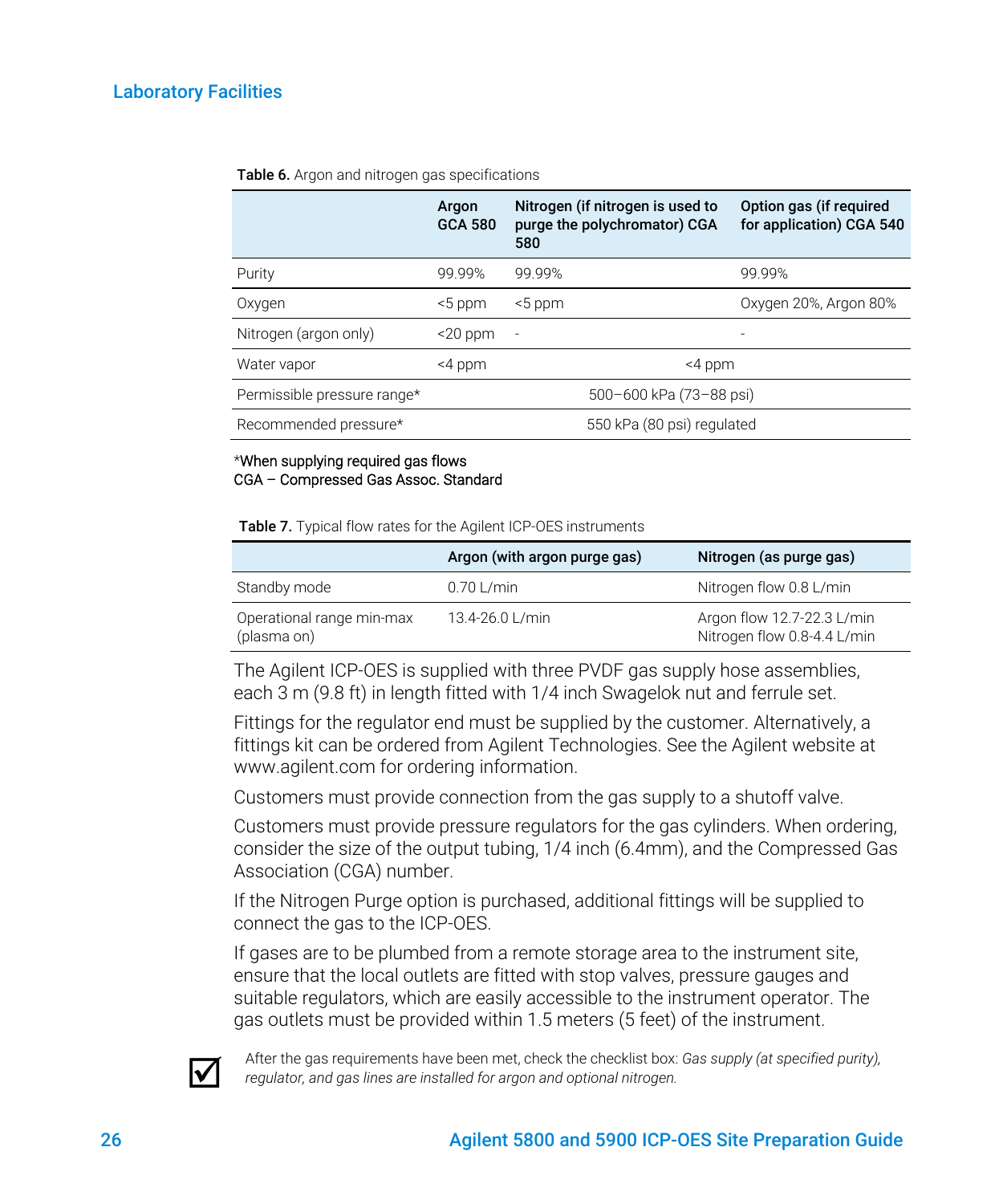### <span id="page-26-0"></span>Water Chiller System

Agilent ICP-OES instruments require a source of cooling water. The cooling water is required for the Solid State RF oscillator, load coil, camera Peltier assembly and Axial sample cone interface. The instrument incorporates an in-line particulate filter and water flow sensors on the water supply line.

The Agilent Water Chiller, filled with Poly-Clear Fluid (G3292- 80012), can be used and will ensure the continued delivery of temperature controlled coolant, at the correct pressure, with a minimum of long-term maintenance or operational expense.

Distilled water will keep the system clean. Do not use tap water as it will contaminate the system and do not use deionized water as it will corrode the system.

For water chillers not provided by Agilent, consult the documentation that came with it for appropriate coolants. The water chillers must meet the following requirements.

| Cooling capacity              | 1400 W for dual view instruments, 900 W for radial view<br>instruments                              |
|-------------------------------|-----------------------------------------------------------------------------------------------------|
| <b>Flow rate</b>              | 2.0 L/min (0.3 US gallons/min) minimum                                                              |
| Recommended inlet temperature | 20 °C (68 °F)                                                                                       |
| Temperature range             | 15-28 °C (59-82 °F)                                                                                 |
| <b>Temperature stability</b>  | $+1.0 °C$                                                                                           |
| Minimum inlet pressure        | 230 kPa (33 psi)                                                                                    |
| Maximum inlet pressure        | 400 kPa (58 psi)                                                                                    |
| Conductivity                  | 50-150uS at the chiller reservoir                                                                   |
| <b>Connections</b>            | Hoses 5 m (16.4 ft) long, 12 mm ID, with 1/2 inch NPT male<br>connectors<br>Hose length 5 m maximum |

Table 9. Agilent ICP-OES chiller requirements

<span id="page-26-1"></span>NOTE Pressure regulation is recommended for supplies where the cooling water pressure may exceed the maximum permissible pressure of 400 kPa (58 psi) or may be subject to pressure fluctuations.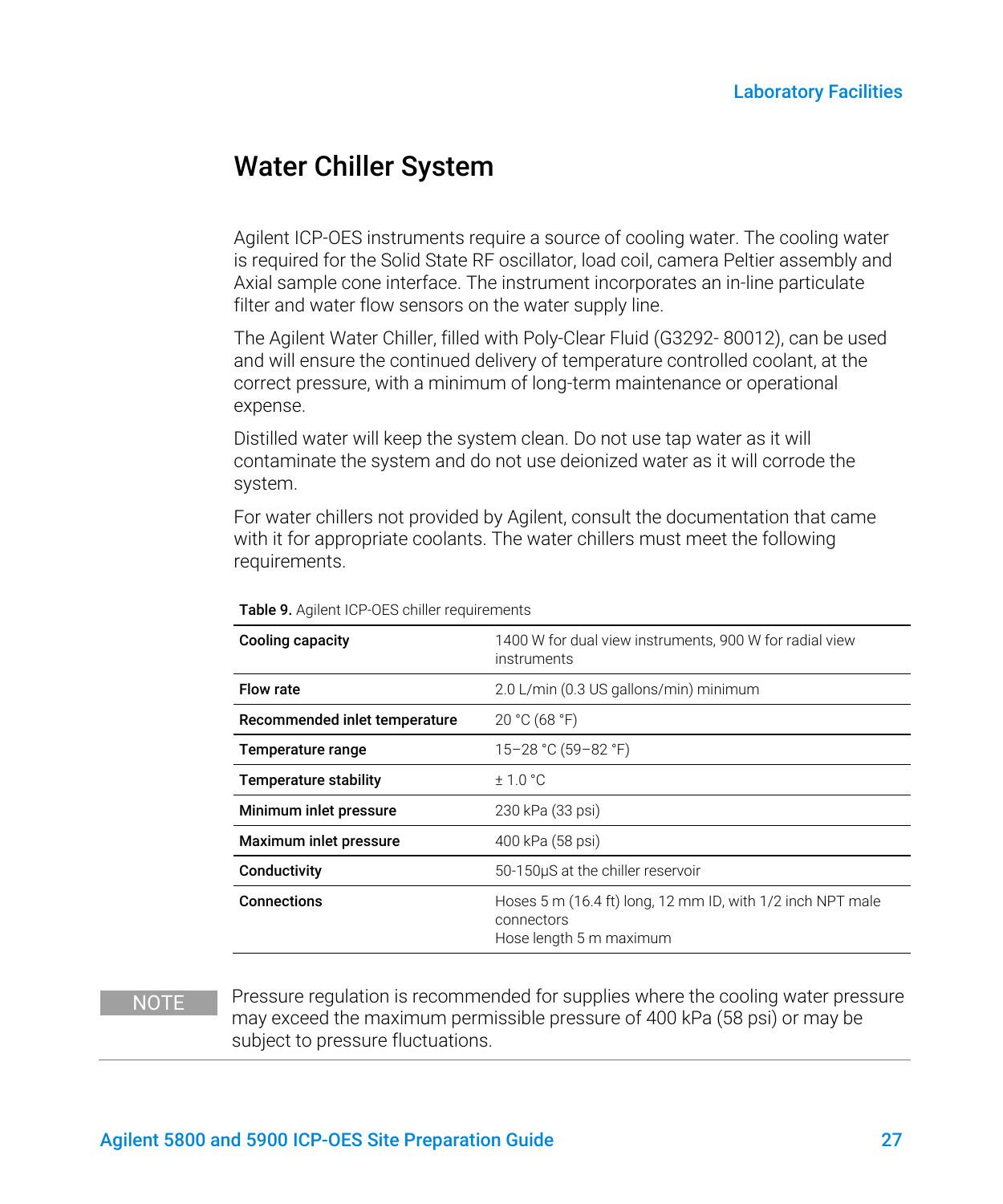#### Laboratory Facilities

### Location

Consult the water chiller's literature for more information before installing.

A 60 cm (24 inch) space must be kept clear on the left and right side and above the chiller for enough air flow to allow for sufficient cooling.

The coolant supply and return hoses of the ICP-OES are 5.0 meters (16.4 feet) in length. The inner diameter of the return hose is 12 mm (1/2 inch). The inner diameter of the supply hose is 12 mm (1/2 inch). The ICP-OES is supplied with 1/2 inch NPT male fittings for connection to the Agilent Water Chiller. It is the customers responsibility to supply appropriate fittings for other chilled water supplies.

Please see the Agilent website for part numbers for ordering additional hose by the meter and clamps: www.agilent.com

<span id="page-27-0"></span>

 After the water cooling requirements have been met, check the checklist box: *Water cooling/circulation system and power connections are set up.*

### Waste Fluid Container

The Agilent ICP-OES system needs a drain vessel for disposal of excess fluids and vapors from the spray chamber or auto sampler. Suitable tubing is supplied with the spectrometer for use with inorganic solvents. When using organic solvents, different drain tubing that is suitable for the solvent in use will be required.

The user must provide a chemically inert container, not glass or of a narrownecked style, to hold a minimum of 2 liters (4 pints) of waste. It should be located underneath the sample compartment (or on the right side of the instrument), where it is protected by the bench and in full view of the operator.

Contact your waste management facility for information on how to dispose of all spectrometer waste in accordance with local regulatory requirements.



 After the waste fluid container requirements have been met, check the checklist box: *Waste container appropriate for the chemical waste is prepared*.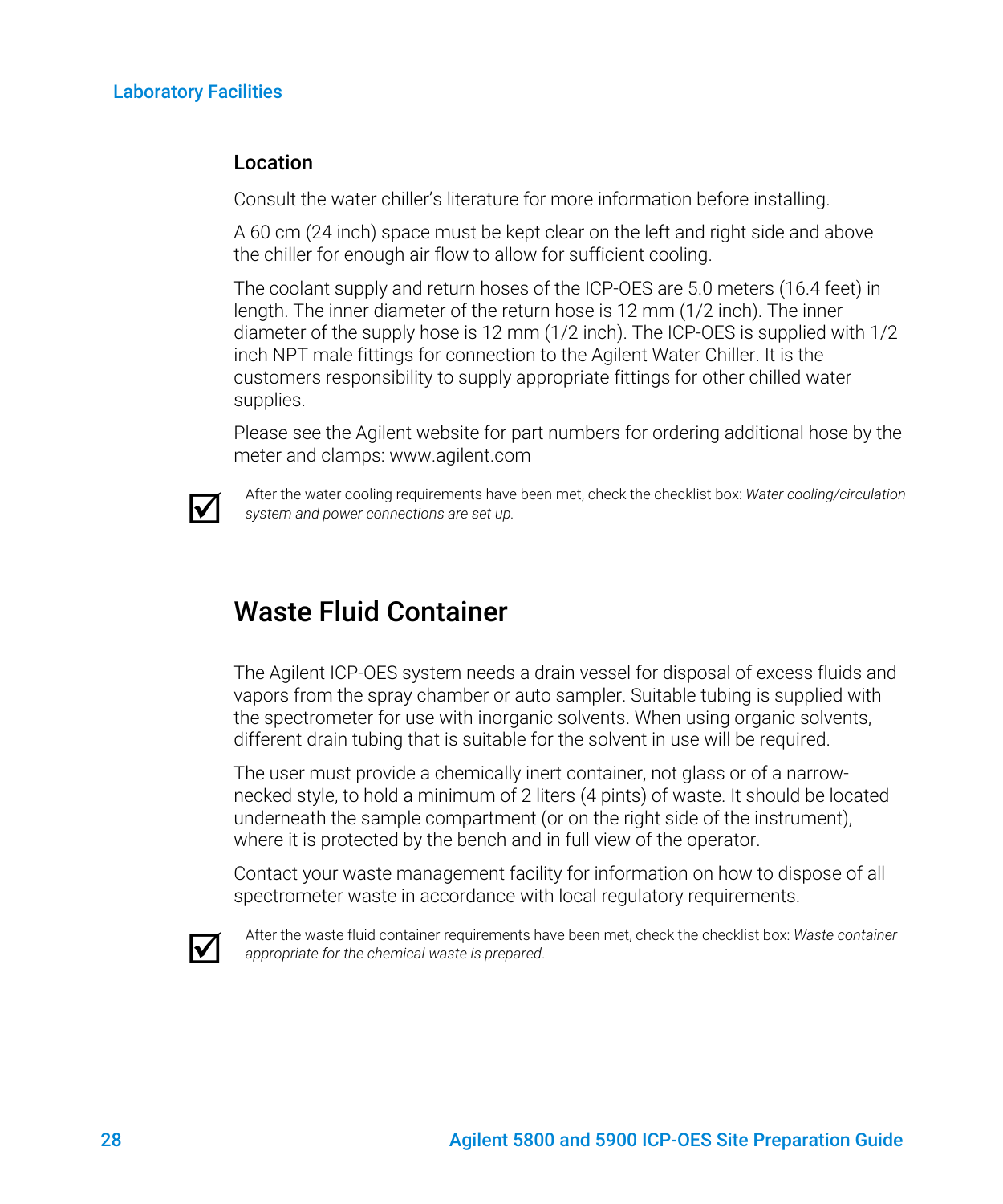### <span id="page-28-0"></span>Acid Environment and Corrosion

Inorganic analysis requires the use of strong acids (HCl, HNO<sub>3</sub>). Fumes from these acids, especially when combined with dust in the environment (which becomes very acidic) can cause corrosion of the instrument.

Common sources of an acidic environment are illustrated below.

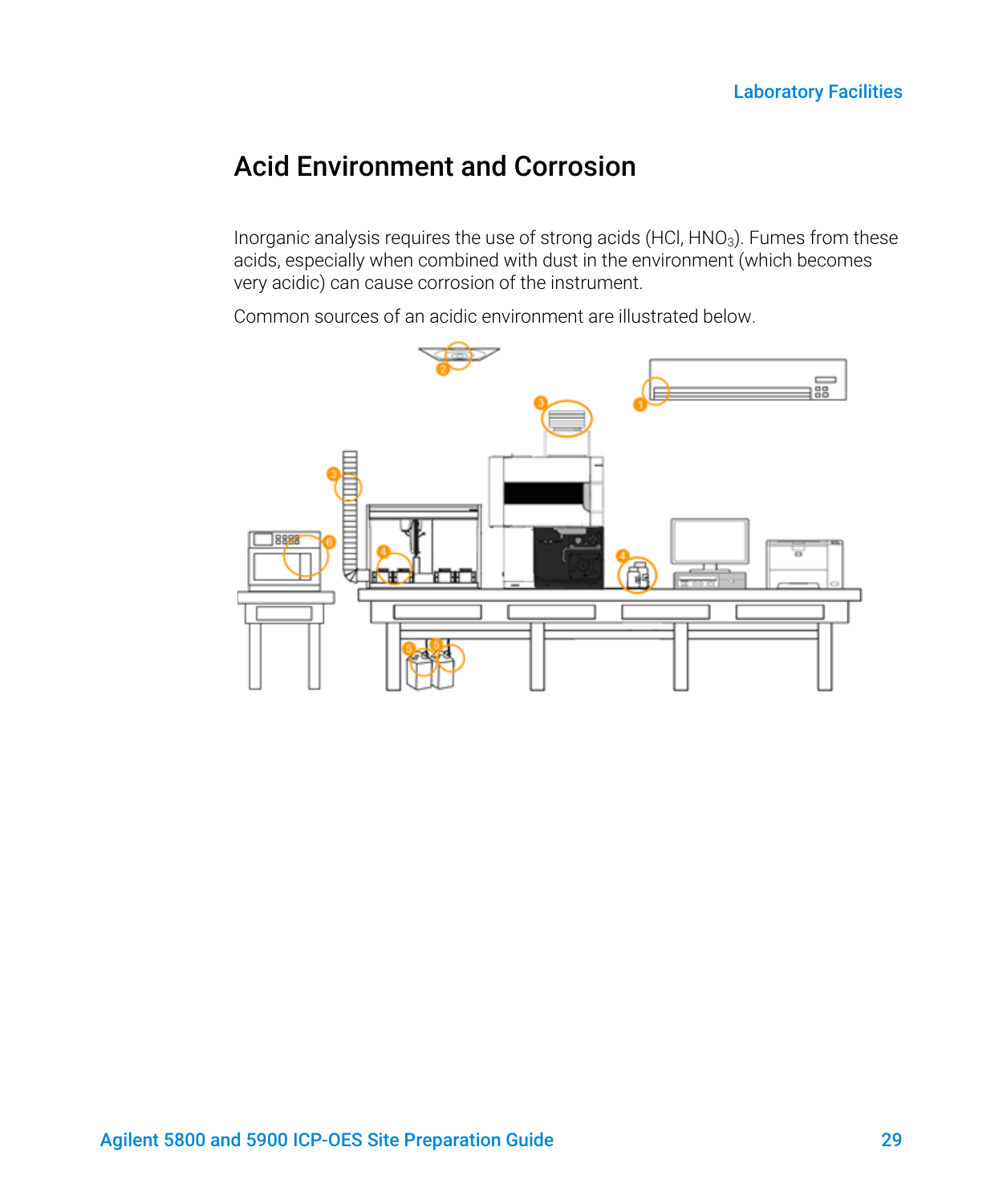### Laboratory Facilities

| Source                                      | Cause                                                                   | Action                                                                                                                                                                                                                                |
|---------------------------------------------|-------------------------------------------------------------------------|---------------------------------------------------------------------------------------------------------------------------------------------------------------------------------------------------------------------------------------|
| 1 Air conditioning.                         | No air conditioning or<br>insufficient air<br>conditioning.             | Install/fix air conditioning.                                                                                                                                                                                                         |
| 2 Air circulation<br>into the lab.          | Insufficient air circulation.                                           | Improve air flow control. Connect your instrument air inlet to a clean<br>source.                                                                                                                                                     |
| 3 Instrument and<br>autosampler<br>exhaust. | Exhaust below<br>specification.                                         | Check exhaust is in the required specifications and fix if necessary.<br>ICP OES $2.5 - 6$ m <sup>3</sup> /min<br>$SPS4 > 0.35 \text{ m}^3/\text{min}$                                                                                |
| 4 Acid samples<br>and reagent.              | Samples left next to the<br>instrument.                                 | Remove the sample from the instrument room as soon as they are<br>analyzed.<br>Avoid unnecessary samples being stocked nest to the instrument.<br>Use restriction caps over your reagent bottles (Internal standard,<br>rinsing tanks |
|                                             | Accidental sample spill.                                                | Absorb the spillage immediately.<br>Clean with pure water.<br>Clean working area at the end of each day.<br>Use SPS4 drain kit for improved draining of the probe station.                                                            |
| 5 Acid waste.                               | Vapors from liquid waste.                                               | Use restrictors to leave the minimum opened surface over the<br>waste container.<br>Avoid putting waste containers directly below the instrument.<br>Empty drain every day if possible.                                               |
| <b>6</b> Digestion                          | Exhaust and fumes from<br>digestions create a<br>corrosive environment. | Move the sample digestion into a separate room.                                                                                                                                                                                       |

Table 10 Acidic and corrosive sources

### <span id="page-29-0"></span>Guidelines for Software Installation

Agilent recommends that you purchase a PC as part of the Agilent ICP-OES package. The PC included in the package will come with the appropriate operating system as loaded by the PC supplier.

For instructions on installing the Microsoft Windows operating system, refer to the appropriate manuals supplied with the software. It is the responsibility of the customer to ensure that the operating system software has been installed and is functional if the customer is supplying the PC or the operating system.

NOTE Agilent will not assume responsibility for loss of data.

The Agilent service engineer will connect the PC to the spectrometer and any factory-approved accessories purchased at installation. Initial instrument software installation is also included as part of the system installation.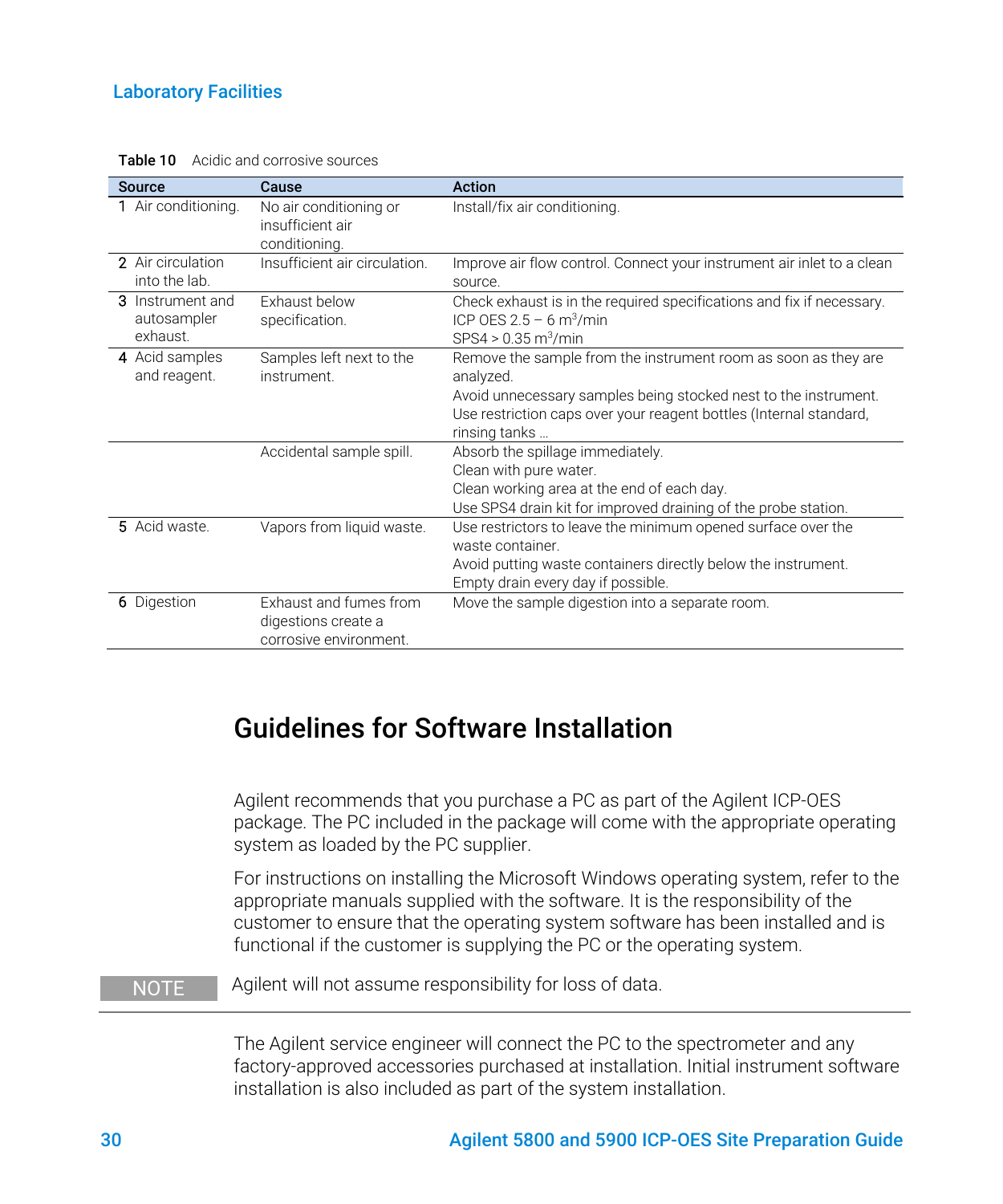# <span id="page-30-0"></span>6 Accessories and Options

| Vapor Generation Accessory (VGA) Recommended Gases |  |
|----------------------------------------------------|--|
| Important Customer Web Links                       |  |

<span id="page-30-1"></span>For detailed instructions and site requirements see the documentation supplied with the accessory.

### Vapor Generation Accessory (VGA) Recommended Gases

The VGA is fitted with 6 mm (1/4 inch) internal diameter flexible hose for connection to a standard barbed tail connector, which must be supplied by the customer.

#### CAUTION The gas supply for the VGA must be a separate regulated line, to prevent exceeding the maximum inlet pressure to the VGA.

NOTE The VGA allows a 45 mL/min flow of argon to pass through it even when it is switched off. It is recommended that the argon gas line is fitted with a stop valve to shut off the gas supply to the VGA.

#### Table 8. VGA gas supply requirements

| Permissible pressure range | 300-400 kPa (42-57 psi) |
|----------------------------|-------------------------|
| Recommended pressure       | 350 kPa (50 psi)        |
| Required flow rates        | Up to 100 mL/min        |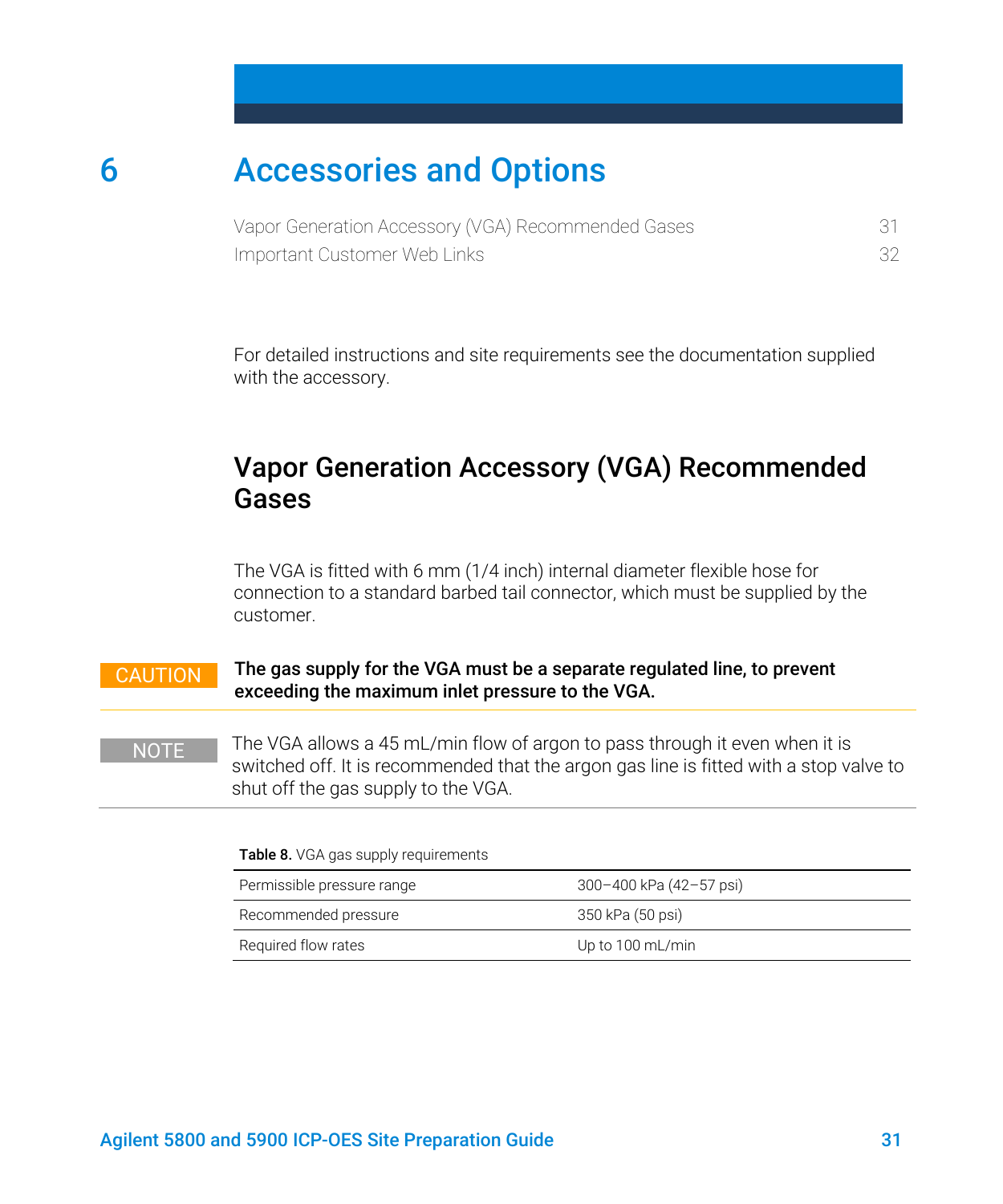### <span id="page-31-0"></span>Important Customer Web Links

- For additional information about our solutions, please visit our web site at <http://www.chem.agilent.com/en-US/Pages/HomePage.aspx>
- Need to get information on your product? Literature Library - <http://www.agilent.com/chem/library>
- Need to know more? Customer Education – <http://www.agilent.com/chem/education>
- Need technical support, FAQs? <http://www.agilent.com/chem/techsupp>
- Need supplies? <http://www.agilent.com/chem/supplies>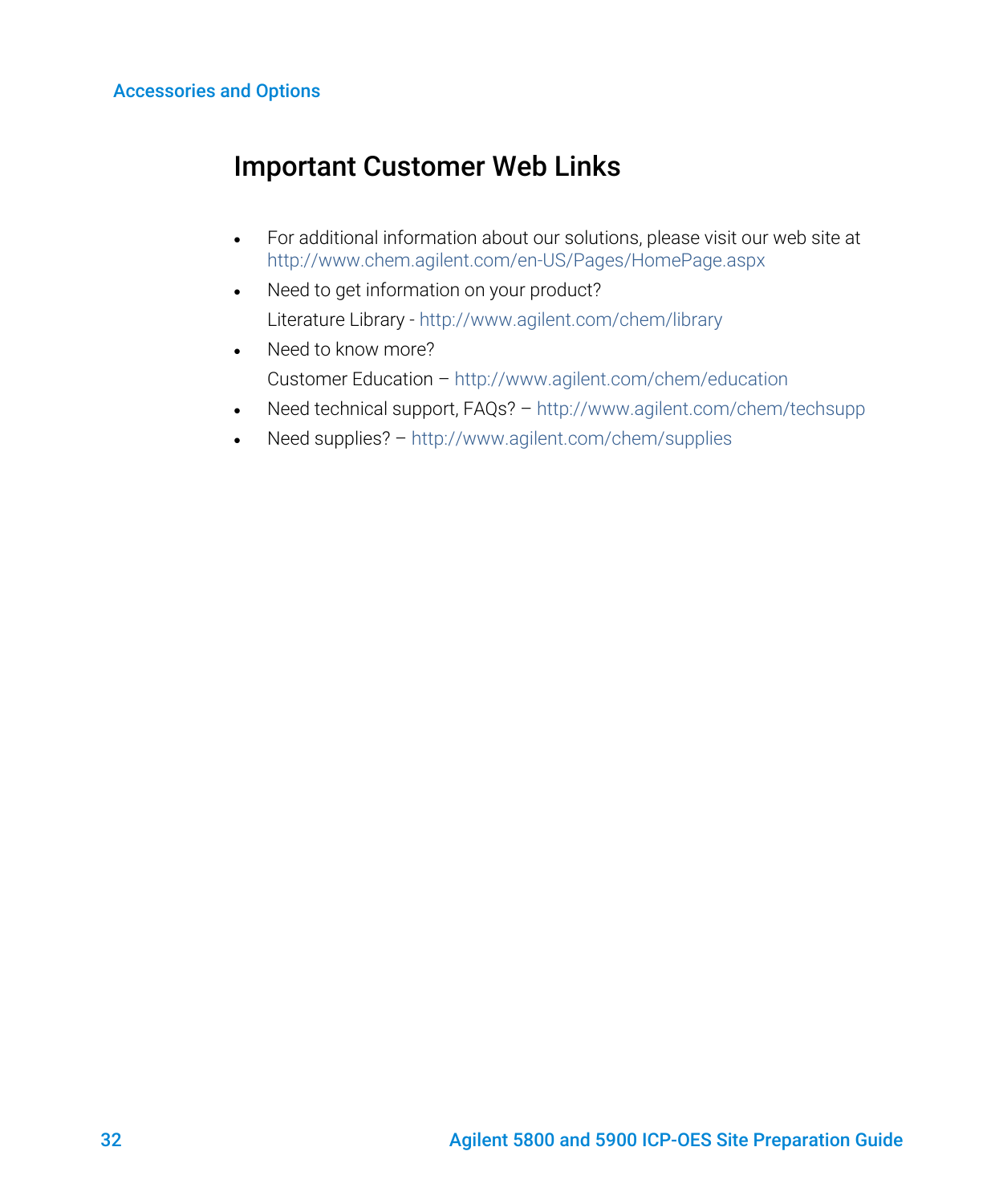# <span id="page-32-0"></span>Appendix A: Power Cords

This appendix shows the power cords available for the Agilent ICP-OES system.

The diagrams are for illustration purposes only. The cable that arrives may differ in appearance.





UK, Hong Kong, Singapore, Malaysia, C19, 13 A, BS 1363 (Agilent Part Number 8120-8620) Length 2.5 m (8.2 ft)





Switzerland, Denmark, C19, 16 A, 1302 (Agilent Part Number 8120-8622) Length 2.5 m (8.2 ft)



Australia, C19, 16 A, AS 3112 (Agilent Part Number 8120-8619) Length 2.5 m (8.2 ft) China, C19, 15 A, Fast, GB 1002 (Agilent Part Number 8121-0070) Length 2.5 m (8.2 ft) Argentina, C19, 16 A, IRAM 2073 (Agilent Part Number 8121-0675) Length 4.5 m (14.7 ft)



India, South Africa, C19, 15 A, IS 1293 and IS 6538 (Agilent Part Number 8121-0710) Length 2.5 m (8.2 ft)

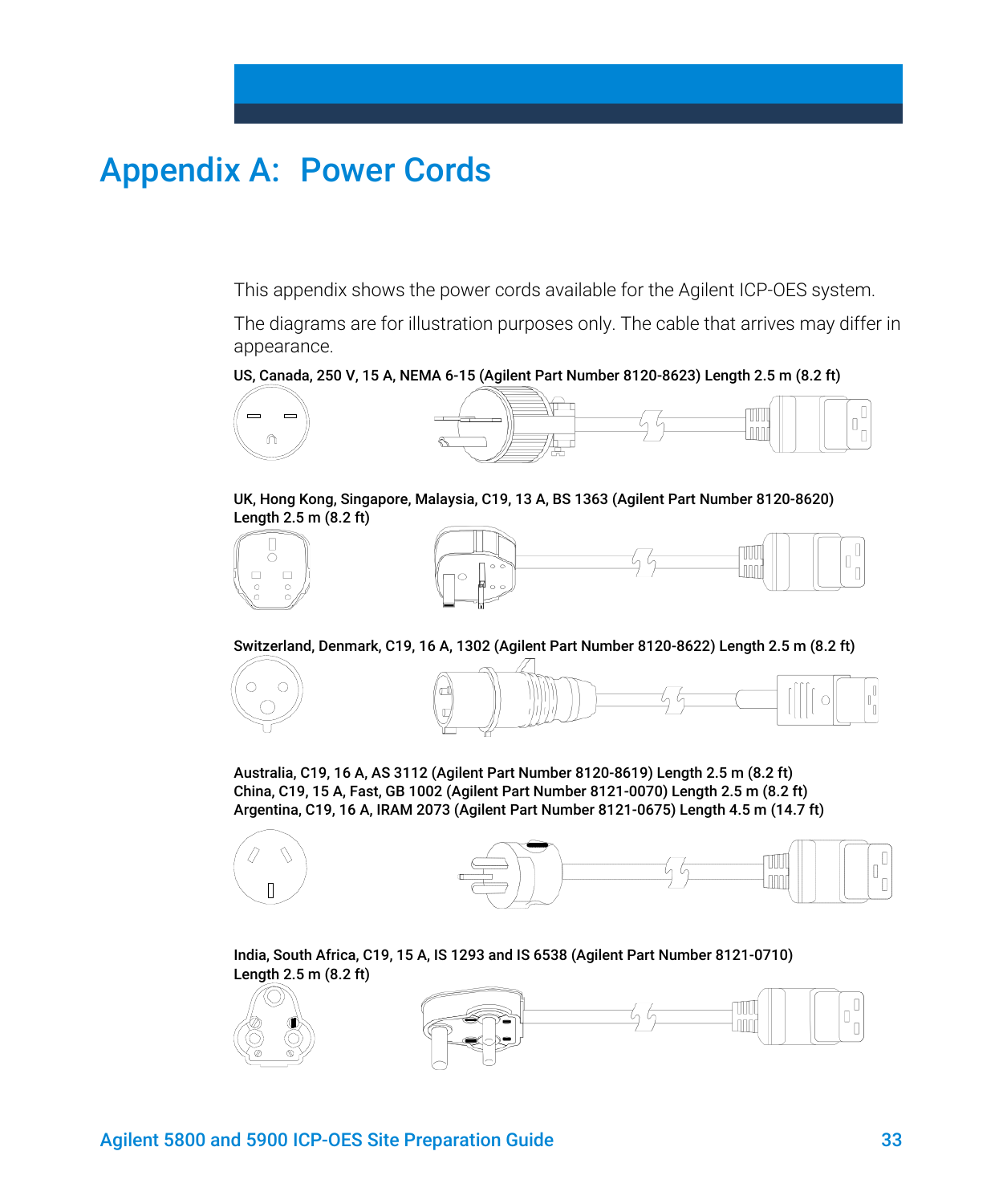#### Power Cords

Israel, C19, 16 A, SI 32 (Agilent Part Number 8121-0161) Length 2.5 m (8.2 ft)



#### Japan, C19, 20 A, NEMA L6-20 (Agilent Part Number 8120-6903) Length 4.5 m (14.7 ft)



Taiwan, S America, C19, 20 A, NEMA 6-20 (Agilent Part Number 8120-6360) Length 2.5 m (8.2 ft)



Europe, Korea, C19, 16 amp, CEE7 VII (Agilent Part Number 8121-1222) Length 2.5 m (8.2 ft)



Thailand, 220 V, 15A, 1.8 M, C19, NEMA 5-15 (Agilent Part Number 8121-1301) Length 1.8 m (5.9 ft) (Not Shown)

Brazil, C19 250 V, 16 A, NBR 14136 (Agilent Part Number 8121-1787) Length 2.5 m (8.2 ft) (Not Shown)